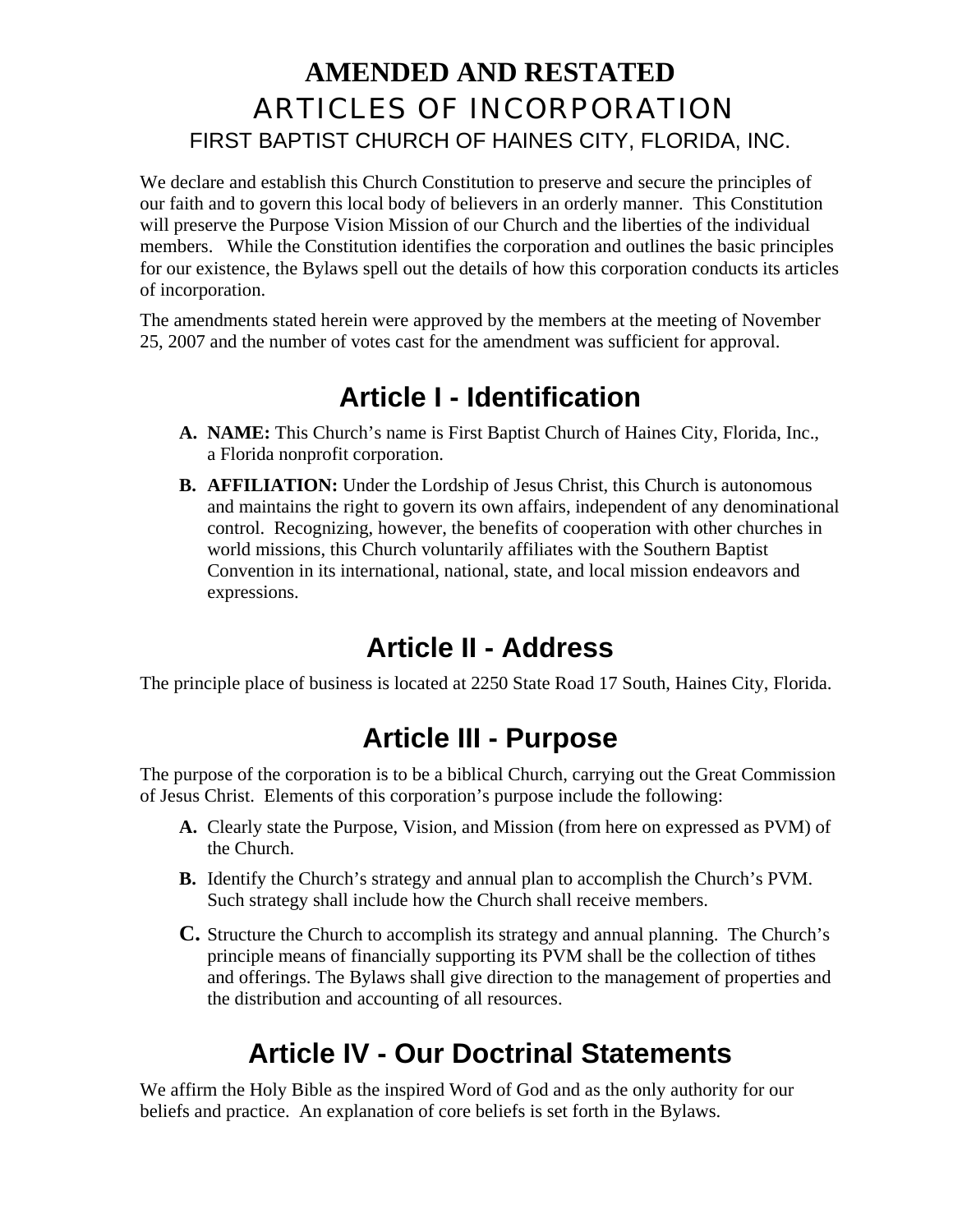# **Article V- Dissolution Procedures**

Should this Church disband, all property and money shall be turned over to the Florida Baptist Convention and the Church Corporation shall be dissolved.

NorthRidge Christian Academy, as a non-profit ministry of First Baptist Church of Haines City (dba NorthRidge Church), shall operate under the leadership and direction of the Church as governed by its leadership and by the Bylaws and constitution of First Baptist Church. No provision is implied or given to violate or supersede the legal documents, financial and or property provision, certificate of incorporation, Bylaws, and constitution of First Baptist Church. In the case of dissolution of NorthRidge Christian Academy, any resources and property that may have been utilized for the purposes of education by the Academy shall be returned to First Baptist Church. Furthermore, in the case of dissolution any academic records that were not transferred with the student to another school of the student's choice will be held on the church property for one year from the time of dissolution. Beyond the period of one year, all remaining academic records will be surrendered to Polk County School Board for the retention and distribution of said records.

## **Article VI- Directors**

The Church shall annually designate up to five directors, who one of which will be designated as President and another as Treasurer. They, along with the Senior Pastor and the Church Administrator, shall execute all legal documents of the Church. Directors shall hold in trust the Church property. They will serve on behalf of the Church, in relationship with the Pastor's Council. Selection and functions of the Senior Pastor, Church Administrator, and Directors are set forth in the Bylaws.

## **Article VII- Incorporators**

| The names and addresses of the amended and restated incorporators: |                                                  |
|--------------------------------------------------------------------|--------------------------------------------------|
| Kermit Sims                                                        | 415 Dyson Road, Haines City, FL 33844            |
| Tom Sheek                                                          | 92 Pine Forest Lane, Haines City, FL 33844-9675  |
| James Shytle                                                       | 1100 Martinique Dr. #120, Winter Haven, FL 33884 |
| Thomas Williams P.O. Box 1691, Davenport, FL 33836                 |                                                  |
| David Myers                                                        | 20 Pine Forest Lane, Haines City, FL 33844       |

## **Article VIII- Ratification of Church Constitution**

- **A.** The original address for this amended and restated Articles of Incorporation is 2250 State Road 17 South, Haines City, Florida 33844.
- **B.** The Bylaws of this corporation can be made, altered, or rescinded by the membership of the corporation according to its decision making process.
- **C.** These articles of Incorporation, effective the 11th day of November, 2007 revoke all previous Constitution provisions of First Baptist Church, Haines City, Florida, Inc.
- **D.** *IN WITNESS WHEREOF, We have hereunto set our hands and seals at Haines City, Florida, this 25th day of November, 2007.*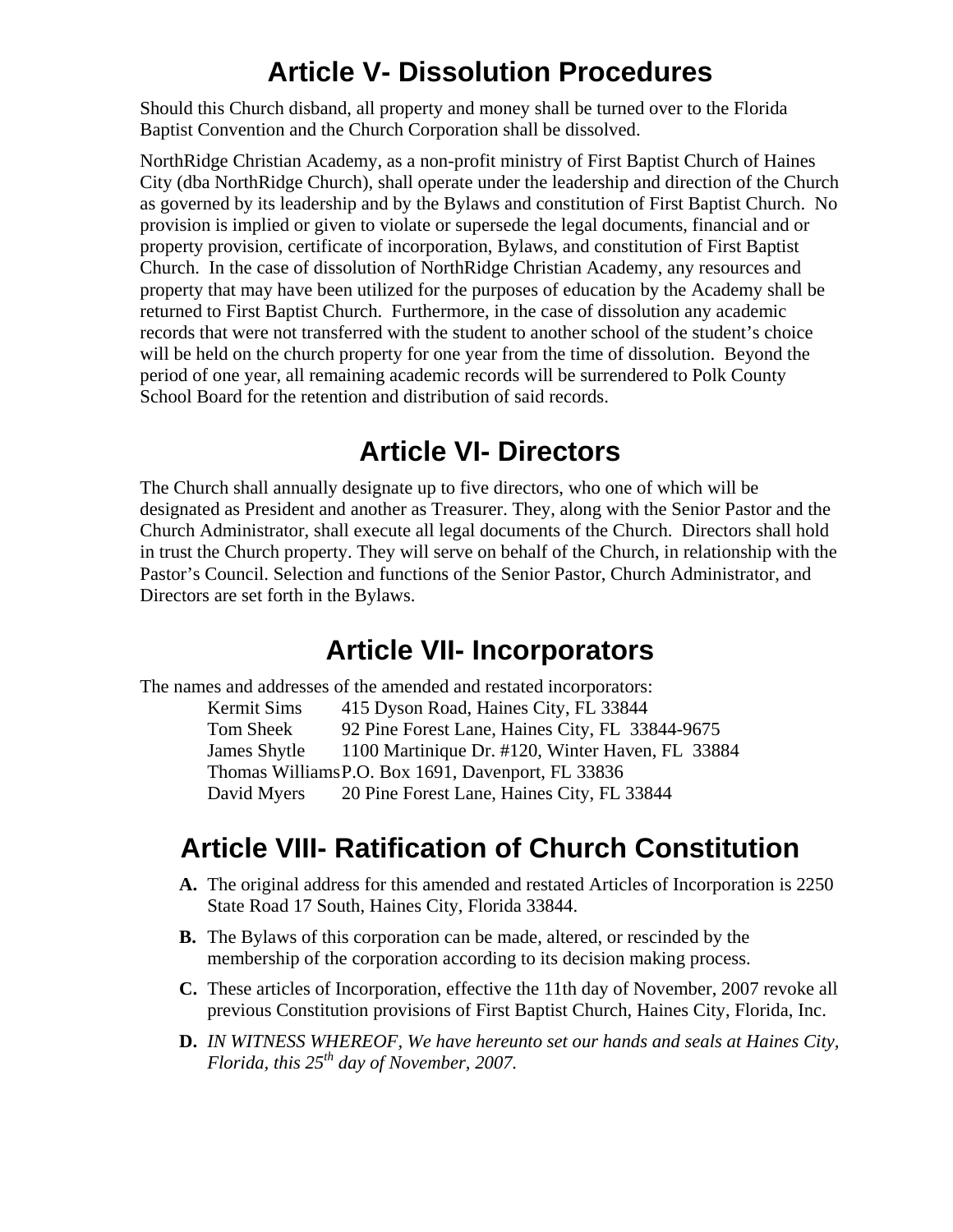E. Signatures of Incorporators:

Tom Sheek, President

Thomas Williams, Treasurer

Kermit Sims, Director

James Shytle, Director

David Myers, Director

Date

Date

Date

Date

Date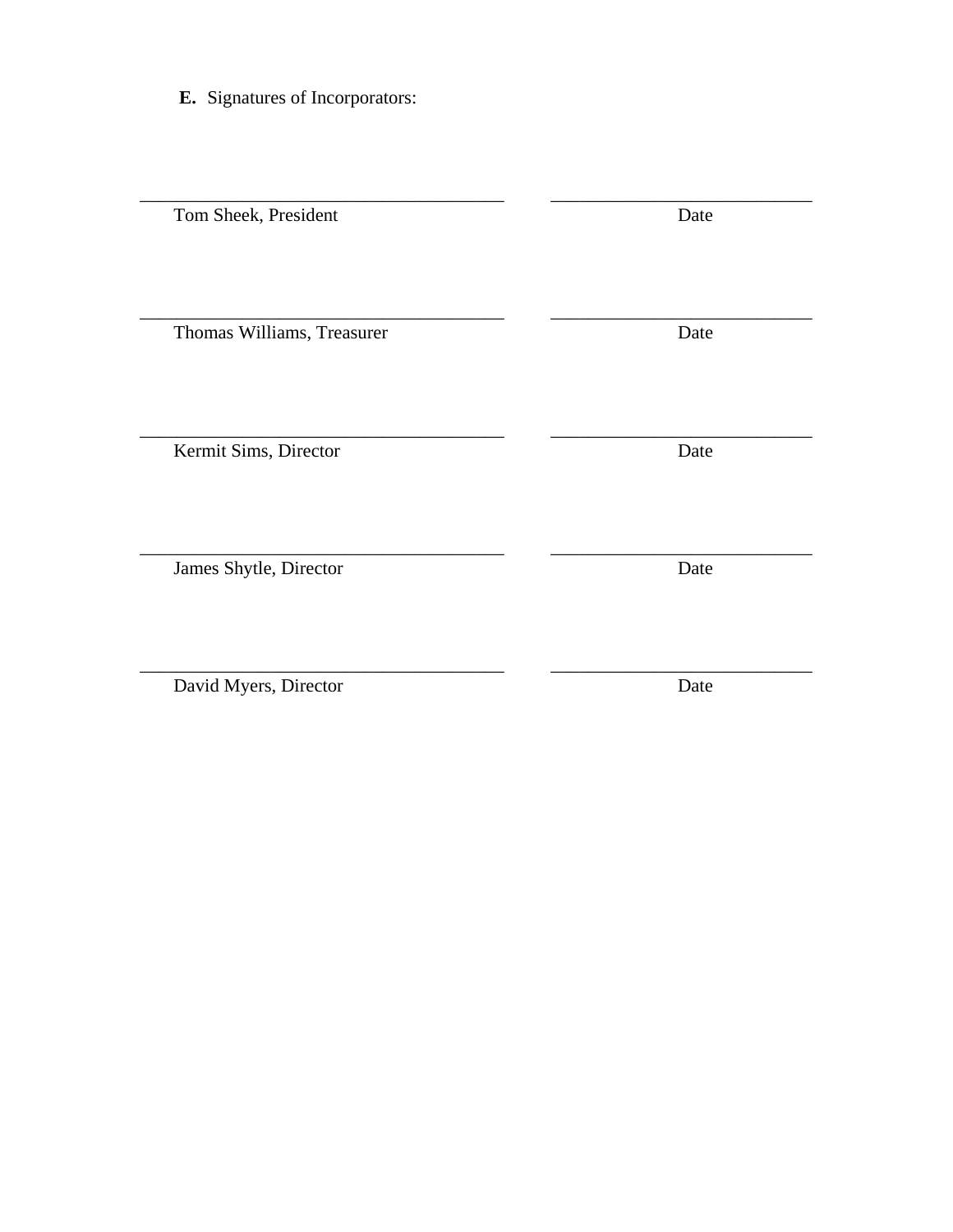# BYLAWS OF NORTHRIDGE CHURCH

## **Article I - Church Name**

This Church's Corporation Name will remain First Baptist Church, Haines City, Inc., a Florida nonprofit corporation. We shall be known doing God's business as NorthRidge Church. This decision, arrived by means of the Unity Process, occurred on October 21, 2001.

## **Article II - Purpose Vision Mission (PVM)**

The Direction of this Church is set forth by our Purpose, Vision, and Mission statements (PVM)

#### **The Scriptural Source For Our PVM:**

● The Great Commandments: "Teacher, which is the great commandment in the law?" Jesus said to him, "'You *shall love the LORD your God with all your heart, with all your soul, and with all your mind.' This is the first and great commandment. And the second is like it:*  You shall love your neighbor as yourself. On these two commandments hang all the Law and the *Prophets.*"

Matthew 22:36-40

**• The Great Commission:** *Jesus said, "All authority has been given to Me in heaven and on earth. Go and make disciples of all nations, baptizing them in the name of the Father and of the Son and of the Holy Spirit, and teaching them to obey everything I have commanded you . . .* " Matthew 28:18-20

"*But you shall receive power when the Holy Spirit has come upon you; and you shall be witnesses to Me in Jerusalem and in all Judea and Samaria and to the end of the earth."* 

Acts 1:8

z **Great Ministry Performance:** "*I, therefore, the prisoner of the Lord, beseech you to walk worthy of the calling* with which you were called. . . And He Himself gave some to be *apostles, some prophets, some evangelists, and some pastors and teachers,* **for the equipping of the saints (members)for the work of ministry***,* **for the building up of the body of Christ** *. . . by which every part does its share, causes growth of the body for the edifying of itself in love.*"

Ephesians 4:1, 11-12, 16

## z **NorthRidge's Purpose Statement**

We Exist to Glorify God and Do Good to Others

#### ● NorthRidge's Vision Statement

To be a Worshipping Community of Ministering Believers Committed to Exalting the Lord, Evangelizing the Lost, Educating Learners, Equipping Leaders, and Extending Christ's Love to the People Groups of the World.

#### **• NorthRidge's Mission Statement**

Turn Spiritual Seekers into Fully Developed Ministers of Christ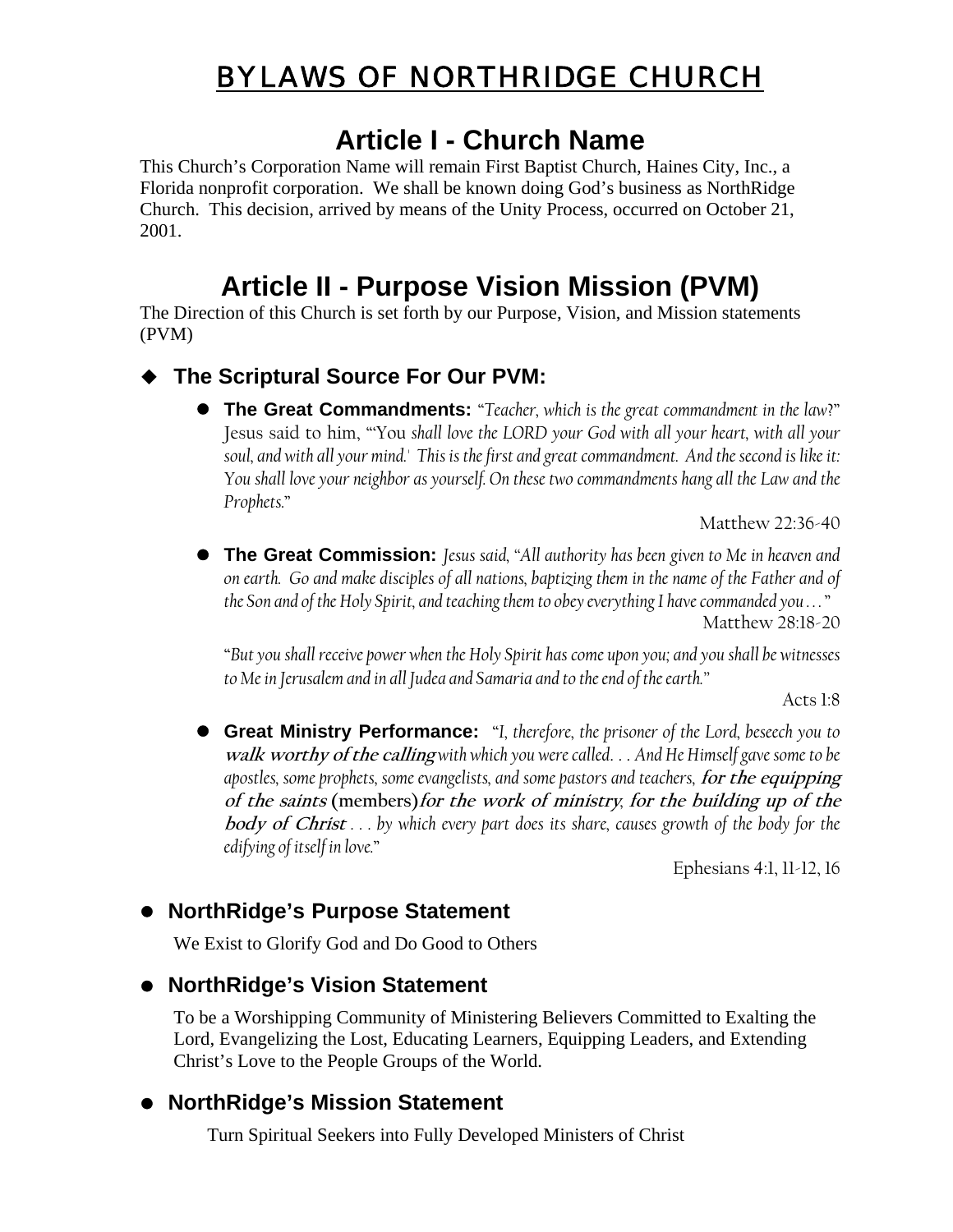#### ● NorthRidge's Core Values and Belief Statements

After conducting internal assessments involving the church membership, the church staff, and the lay leadership, we discovered that there are seven major core values that summarize all of our feedback. The family of NorthRidge Church has the following guiding values that are foundational to understanding our commitment to who we are and who we want to be:

#### **Core Value # 1 A Commitment to Biblical Preaching and Teaching**

We understanding that the authority for our ministry and life comes from the inerrant, infallible Word of God, we submit ourselves to do what it says, thus yielding our lives to become what Christ desires for us to be.

#### **Core Value # 2 A Commitment to Prayer**

We believe that God desires His people to pray and we also believe that He hears and answers prayer. The ministries of this church will be characterized by a reliance on God through prayer.

### **Core Value # 3 A Commitment to Worship**

We acknowledging that our very lives are instruments for His glory and purpose…the focal point of our very lives in all that we do will be to honor Him.

#### **Core Value # 4 A Commitment to Evangelism**

We believe that Jesus is the only way of salvation thus leading us to pursue vigorous means of proclaiming the gospel to our community, city and world.

#### **Core Value # 5 A Commitment to Love**

We affirm what Jesus said; "This is how all men will know that you are my disciples: that you love one another." We commit to living our lives in active love towards one another.

#### **Core Value # 6 A Commitment to Fellowship**

We value the gathering together as an assembly of believers sharing with one another in the commonality of belief in Jesus Christ.

#### **Core Value # 7 A Commitment to Unity**

We believe that we have been united in Christ thus becoming the church; that is the body or the family of God. Therefore we are compelled to unite together for the cause of the Great Commission as our highest purpose as a body.

## **Article III - Our Doctrinal Statements**

We affirm the Holy Bible as the inspired Word of God and as the only authority for our beliefs and practice. This Church accepts the "Baptist Faith and Message" as amended in the year 2000 by messengers of the Southern Baptist Convention, as a general statement of our beliefs. Specific essential beliefs that must be held by all members are as follows: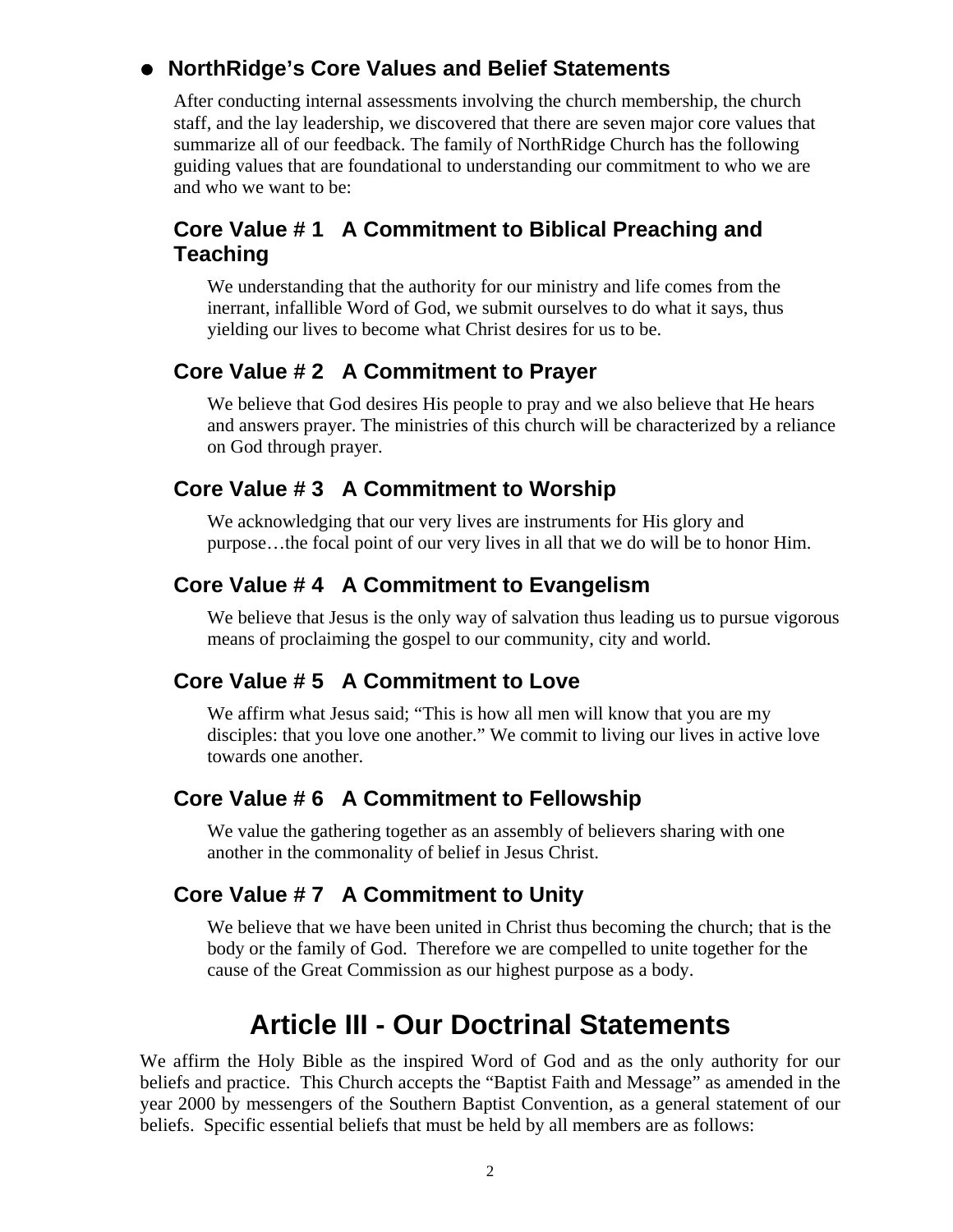#### **THE ESSENTIALS WE BELIEVE**

#### **1. ABOUT GOD**

God is the Creator and Ruler of the universe. He eternally exists as three persons: the Father, the Son, and the Holy Spirit. These three are coequal, co-eternal, and are one infinitely perfect God. (Genesis 1:1, 26, 27; 3:22; Psalm 90:2; Matthew 28:19; 1 Peter 1:2; 2 Cor. 13:14)

#### **2. ABOUT JESUS CHRIST**

Jesus Christ is God the Son, the begotten Son of God, Son of Man. He is the agent through whom the universe was created. He is co-equal and co-eternal with God the Father and Holy Spirit. Jesus was born as a result of a miraculous virgin conception. He lived a sinless human life and offered Himself as the perfect sacrifice for the sins of all people by dying on a cross. He arose bodily from the dead after three days to demonstrate His power over sin and death. He ascended to Heaven's glory and will return again someday to earth to reign as King of kings and Lord of lords, and in eternity He will rule the new heaven and new earth created after His millennial reign on earth (Matthew 1:22-23; Isaiah 9:6; John 1:1-5; 14:10-30; Colossians 1:15-18; Hebrews 4:14- 15; 1 Corinthians 15:3-4; Romans 1:3-4; 6:23; Acts 1:9-11; 1 Timothy 6:14-15; Titus 2:13; I Thessalonians 4:13-18; Revelation 1:7; 19:11-16; 20:1ff; 2 Peter 3:10-13).

#### **3. ABOUT THE HOLY SPIRIT**

The Holy Spirit is co-equal with God the Father and God the Son. He is present in the world to make men aware of their need for Jesus Christ. He also lives in every Christian from the moment of salvation. He is spiritually to us what Christ was physically to the first disciples. He provides Christians with power for loving God and others, understanding of spiritual truth, and guidance in doing what is right. He gives every believer at least one spiritual gift when they are saved. Some of the work of the Holy Spirit in a believer's life is ~ *Baptizer, Sealer, Indweller, Regenerator, Renewer, Intercessor, Filler, and Anointer*. Christians seek to live under His control daily (John 14:16-20,23; 16:7-13, Acts 1:4-5,8; 2:33,38-39; 4:31; Romans 6:3-8; 8:9-17, 26-27; 1 Corinthians 2:12, 3:16; 12:13; Ephesians 1:13; 2 Corinthians 1:21-22; 3:17; Galatians 3:27; 5:25; Ephesians 5:18; 1 Peter 4:10; Titus 3:5; 1 John 2:20-27).

#### **4. ABOUT THE BIBLE**

The Bible is God's Word to us. It was written by human authors under the supernatural guidance of the Holy Spirit. It is the supreme source of truth for Christian beliefs and Christian living. The Bible is the basis for both the beliefs and practices of the Church. Because it is inspired by God, it is the truth without any mixture of error.

#### **Concerning the Bible's inspiration, we believe in its:**

- **Revelation**--God reveals truth about Himself and eternity that we could not know unless He revealed it (2 Timothy 3:16).
- **• Preservation**--God breathed the truth into the men who wrote the Scriptures, and their original writings were without error. Over the years since the original books of the Bible were written, God has **preserved** His Word from misleading error being introduced into it; therefore, rightly understood, the Bible is our infallible guide in matters both temporal and eternal. (Matthew 5:18; 24:35; 1 Peter 1:21)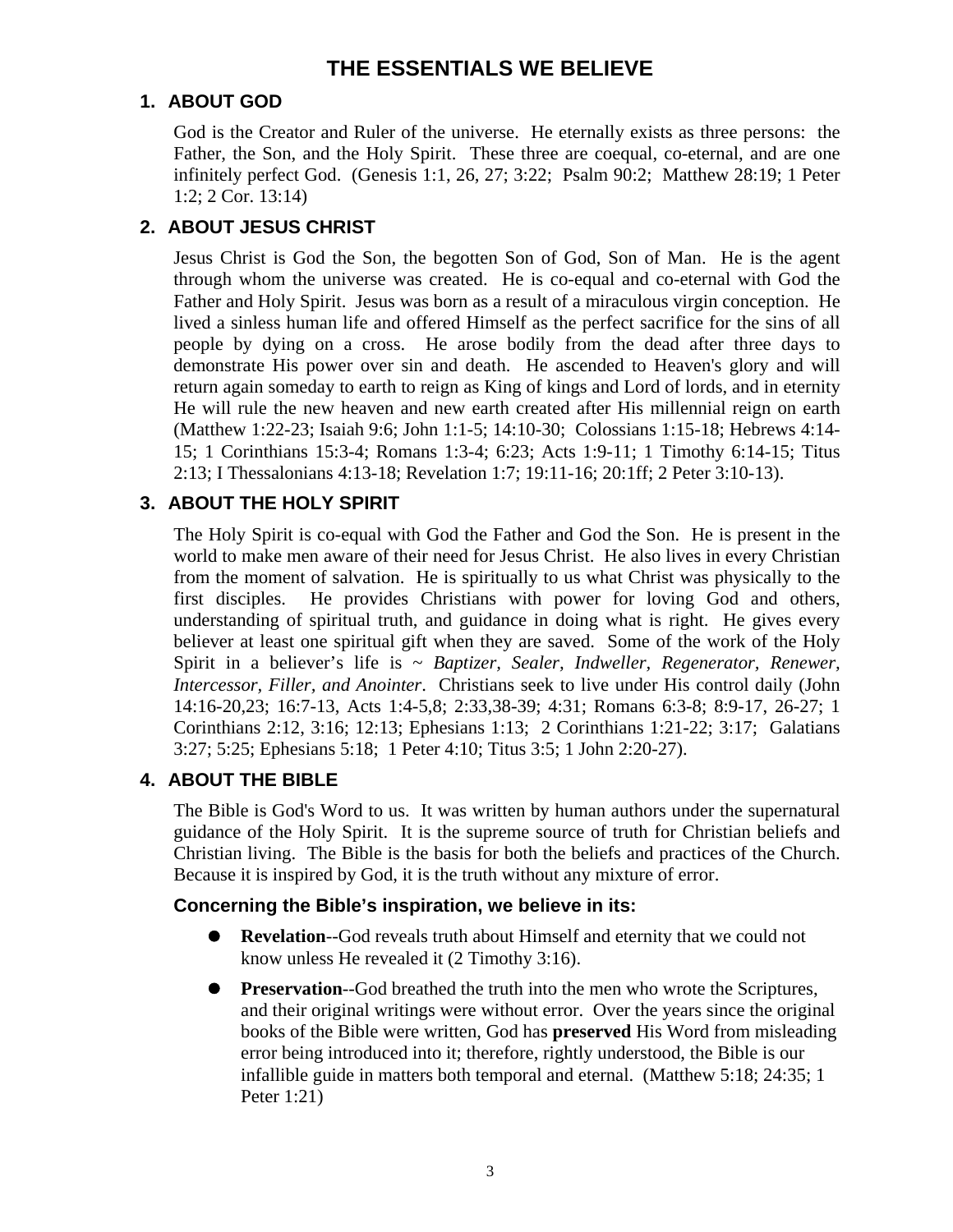- **Illumination--By revealing God's intended truth to us as the Spirit of Truth, the** Holy Spirit makes the inspired Word of God alive in those who believe. (See 1 Corinthians 2:9-16; Hebrews 4:12; John 16:13-15; 1 John 2:20-21)
- **Interpretation--The method to interpret the Bible our Church uses is a** grammatical, historical, analogy of Scripture method. This method of exegesis has been in common use since the Reformers, some would say even from the Apostles. True to its word, this method places importance on the usage and meaning of words in the Greek, Hebrew, and Aramaic texts and how they are used by the writers of the Scripture. The writer's use of grammar (syntax) is important. Understanding his viewpoint is vital for the reader to escape the demonic trap of "private interpretation," considered by the Bible as spurious (2 Peter 1:20). The grammatical, historical method also stresses viewing Scripture in its context within a verse, paragraph and in regards to the entire book or composition. The history of the times in which it was written is important to understanding Scripture. Without knowing the circumstances that surrounded and spurred the writings of the document, the interpreter can miss the "then" meaning and make a bad "now" teaching to others (2 Timothy 3:16; 2 Peter 1:20-21; 1 Timothy 1:13; Psalm 119:105, 160; 12:6-7a; Proverbs 30:5; Jeremiah 1:12; 1 Corinthians 2:14; John 14:17, 26; 16:13).

#### **5. ABOUT HUMAN BEINGS**

People are made in the image of God, to be like Him in character. People are the supreme object of God's creation. Although every person has tremendous potential for good, all of us are marred by an attitude of disobedience of rebellion toward God called sin. Sin separates people from God and causes many problems in life. Sin is so problematic that death is the result of its consequences. Every person needs to be redeemed from sin by the sacrifice of Jesus Christ on the cross in order to become what God desires human beings to be (Gen. 1:27; 2:15-17; 3:1-6; Psalm 8:3-6; Isaiah 53:6a; Rom. 3:23; Isaiah 59:1-2).

#### **6. ABOUT SALVATION**

Salvation is God's free gift to us, but human beings must accept it. Salvation comes as a result of Jesus Christ's willingness to die in our place, to take upon Himself, on the cross, the consequences of our sins—death. We can never make up for our sin by selfimprovement or good works. Only by trusting in Jesus Christ as God's offer of forgiveness can anyone be saved from sin's penalty. When we turn from our self-ruled life and turn to Jesus in faith we are saved. Eternal life begins the moment one receives Jesus Christ into his life by faith. Salvation is by God's grace alone and we reap its benefits by faith alone. The acceptance of God's saving grace is revealed by growing faith, right beliefs, obedience, good works, perseverance, righteous actions and attitudes (Romans 6:23; 10:9-10,13; Ephesians 2:8-10; John 1:12; 14:6; Titus 3:5; Galatians 3:26; Romans 1:17; 5:1-2, 8-10; Acts 4:12).

#### **7. ABOUT ETERNAL SECURITY**

Because God gives us **eternal** life through Jesus Christ, the true believer is secure in salvation for eternity. If you have been genuinely saved, you cannot "lose" it. Salvation is maintained by the grace and power of God, not by the self-effort of the Christian. It is God's grace -- His saving and keeping power -- that gives us eternal security. The day a believer is born-again, the Holy Spirit, Himself, is given to him as a pledge, sort of a security deposit, to secure the believer and seal him with life to the day of final redemption -- the resurrection of the body (Ephesians 1:13-14). Spiritual birth, like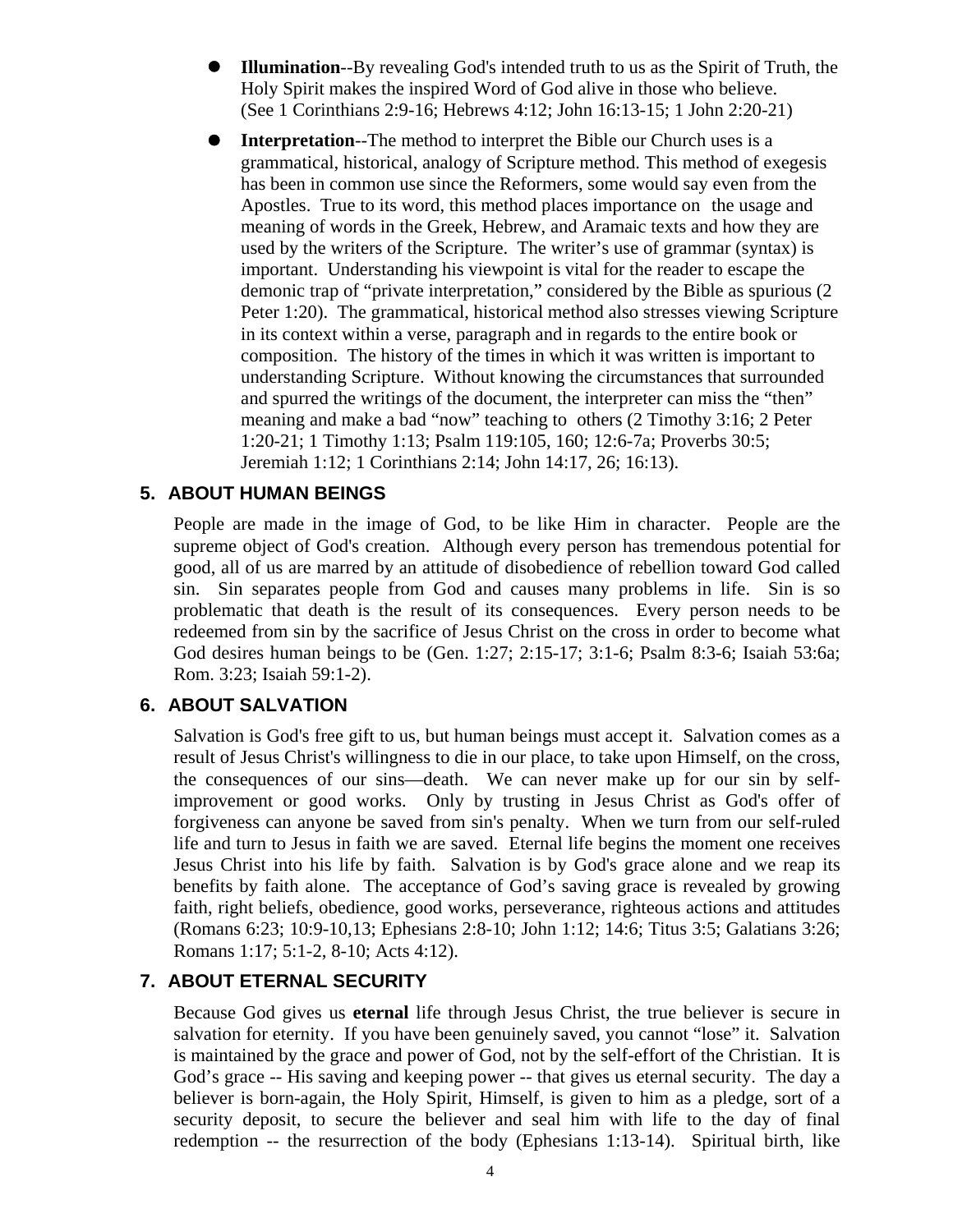physical birth, is a one time experience (John 3:5-6). **You're not born again and again and again.** The relationship with the Father begins and never ends.

Belief in eternal security has been criticized by some well meaning Christians who say it is a license to sin. They seem to believe that only if you fear losing salvation will you live in victory over sin. However, the Bible teaches that the chief motivation to live for God is not fear, but love (2 Corinthians 5:14-15). God gave us free will so that we may choose to love Him, not to choose to sin. Far from sinning all we want, eternally-secure, Spirit-born believers sin more than they want, because willful sin shows a lack of love and respect for the Lord Jesus Christ who saved us, eternally secure Christians grow in faith and purity in relationship with Christ (John 3:16; 10:29; 2 Timothy 1:12; Hebrews 7:25, 10:10, 14; 1 Peter 1:3-5; 1 John 2:1-6).

#### **8. ABOUT ETERNITY**

Made in the image of eternal God, people were created to exist forever. We will either exist separated from God by sin, or live eternally with God through forgiveness and salvation. To be eternally separated from God is hell. To be eternally in unity with Him is eternal life/Heaven. (John 3:16; John 12:25; John 14:1-6; Romans 6:23; Revelation 20:11; Revelation 21-22; Matthew 13:36-43; Luke 16:19-31)

We believe in the bodily resurrection of the dead; of believers into eternal blessedness and joy with the Lord and His people and of unbelievers into judgment and everlasting separation from God's love, mercy, and grace in conscious existence in hell. (John 5:25- 29; 1 Corinthians 15:12-19, 35-54; 2 Corinthians 5:1-10; Philippians 1:21-23; 1 Thessalonians 4:13-18)

#### **9. ABOUT THE CHURCH**

A New Testament Church of the Lord Jesus Christ is a local body of baptized believers, who are associated by covenant in the faith and fellowship of the gospel. A local congregation under the lordship of Christ is the only tangible expression of church in the New Testament times and succeeding ages from the first century. The word church is never used in the New Testament to refer to a denomination or to a regional group of churches. When referring to groups of churches, the New Testament always uses the plural "churches." For example, "Churches which are in Asia . . ." (Rev. 1:11). Even in its plural sense, the singular local church is preserved. When John addressed the churches in Asia, he used the singular word "church" to describe them. (See Revelation 2:1, 8, 12, 18; 3:1, 7, 14.)

There is a sense of the Church in the New Testament that is a universal expression of all the redeemed of all the ages. But this is a heavenly, eternal expression, not the earthly, temporal expression of the local church. Every Spirit-born believer automatically and forever is a member of the heavenly church, but that does not negate each believer's responsibility to voluntarily unite with a local New Testament Church in community and service with other Spirit-born Christians. (For further elaboration on what we believe about the expressions of the Church, see Session Four of *Exploring Church Membership*.)

#### **10. ABOUT CHURCH ORDINANCES**

Believer's baptism (immersion) in the name of God the Father, God the Son, and God the Holy Spirit and the Lord's Supper are the two ordinances of the Church commanded by Christ to be done as symbols of His saving work. The Church is to continue these ordinances until Christ returns (Matthew 28:19; 26:26-28; 1 Corinthians 11:23-26; Acts 2:37, 38).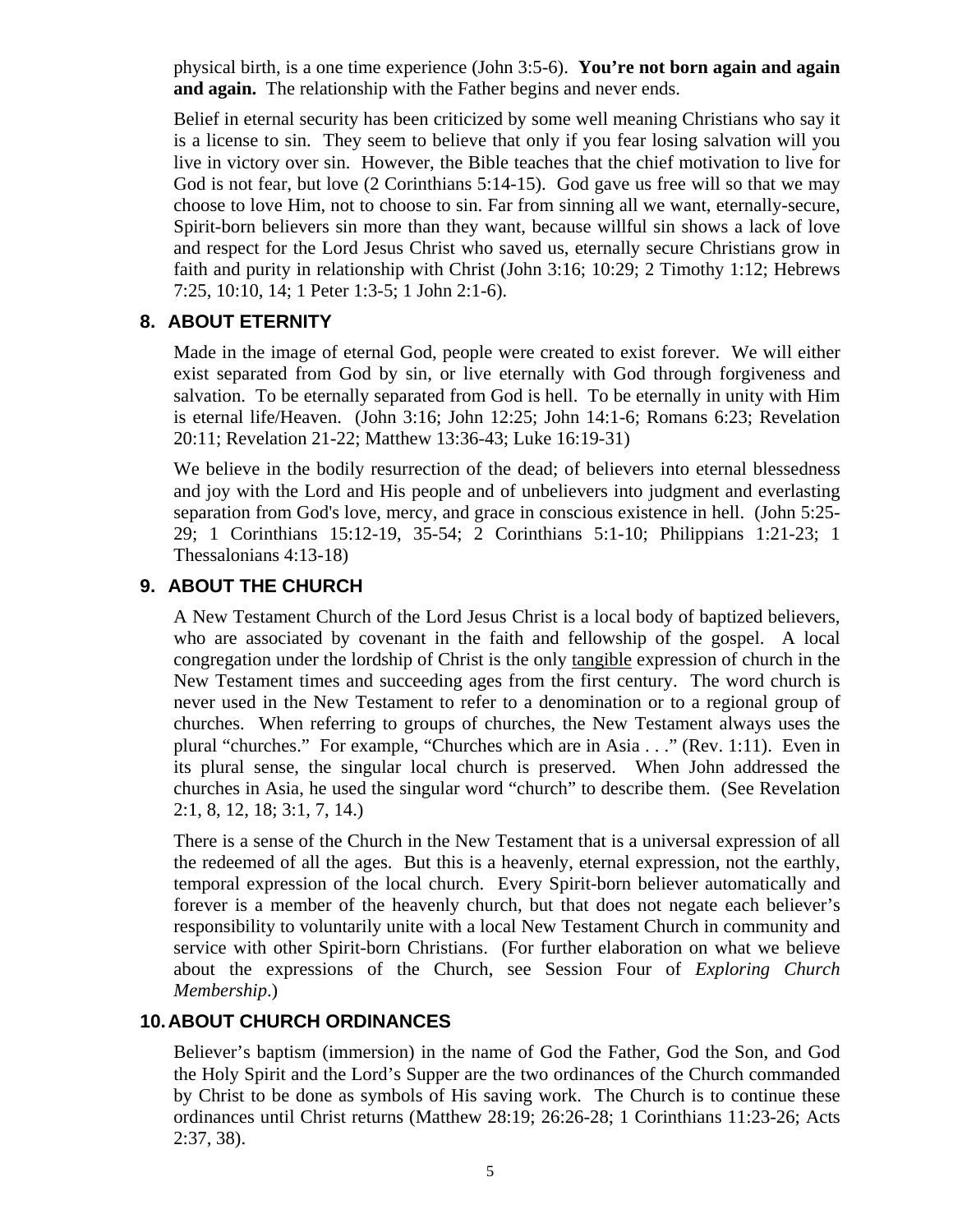### **Section 1: GENERAL REQUIREMENTS**

Membership in this Church shall consist of all persons who meet the qualifications for membership and are listed on the membership role.

### **Section 2: QUALIFICATIONS FOR MEMBERSHIP**

- **1.** A personal commitment of faith in Jesus Christ for salvation leading to a personal relationship with God as Father.
- **2.** Believers Baptism by immersion as a testimony of salvation.
- **3.** Completion of the church's membership class.
- **4.** A personal commitment to abide by the Church Membership Covenant (see current version of *Exploring Church Membership*).

## **Section 3: WATCH CARE MEMBERSHIP**

Watch Care membership in this Church is granted to those who temporarily reside in our region, but who, because of circumstances, maintain Church membership in their home state. Requirements for Watch Care membership are the same for regular membership. Limitations of Watch Care membership are based on the ability of members to provide leadership within the time frame they are active in the Church, each year. Participation in the unity process is granted to Watch Care members in good standing, within the time frame they are present. No decision making privileges are granted while not residing in the region or not participating in Church.

## **Section 4: RESPONSIBILITIES OF MEMBERS**

Having received Christ as Lord and Savior and having been baptized, and being in agreement with the Church statements, strategy, and structure, each member commits to God and to the other members to do the following:

#### $\bullet$  **PROTECT THE UNITY OF THIS CHURCH**

- **. . . By acting in love toward other members.**
- **. . . By refusing to gossip.**

#### **. . . By following the leaders.**

"*So let us concentrate on the things which make for harmony, and on the growth of our fellowship together.*" (Romans 15:19)

"*Live in complete harmony with each other - each with the attitude of Christ toward each other.*" (Romans 15:5)

"*Have a sincere love for your fellow believers, love one another earnestly with all your hearts.*" (1 Peter 1:22)

"*Do not let any unwholesome talk come out of your mouths, but only what is helpful for building others up according to their needs . . .*" *(*Ephesians 4:29)

"*Obey your leaders and submit to their authority. They keep watch over you as men who must give an account. Obey them so that their work will be a joy, not a burden, for that would be no advantage to you.*" (Hebrews 13:17)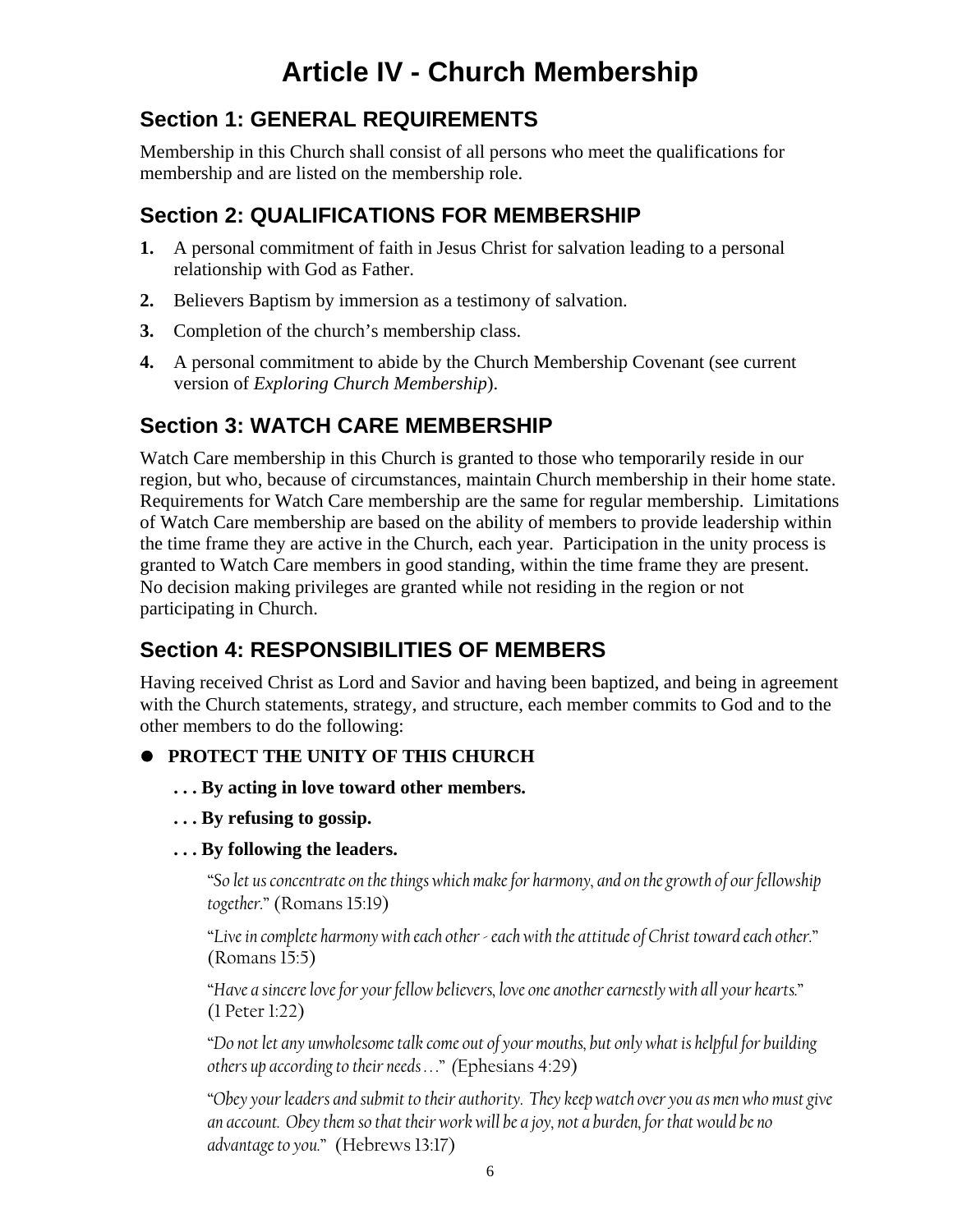#### $\bullet$  **SHARE RESPONSIBILITY FOR THIS CHURCH**

- **. . . By praying for its growth.**
- **. . . By inviting the unchurched to attend.**
- **. . . By warmly welcoming those who visit.**

"*To the church . . . we always thank God for you and pray for you constantly.*" (1 Thess. 1:2)

"*Go out into the country . . . and urge anyone you find to come in, so that My House will be full.*" (Luke 14:23)

"*So, warmly welcome each other into the church, just as Christ has warmly welcomed you; then God will be glorified.*" (Romans 15:7)

#### $\bullet$  **SERVE THE MINISTRY OF THIS CHURCH**

 **. . . By discovering my gifts and talents** 

#### **. . . By being equipped to serve by my pastors**

#### **. . . By being involved in ministry that fits my gifts**

"*Serve one another with the particular gifts God has given each of you . . .*" (1 Peter 4:10)

"*God gave . . . some to be pastors and teachers to prepareGod's people for works of ministry, so that the body of Christ may be built up . . .*" (Ephesians 4:11-12)

"*Each of you should look not only to your own interests, but also to the interests of others. Your attitude should be the same as that of Jesus Christ ... who took on the very nature of a servant ...*" (Philippians 2:3-4, 7)

#### $\bullet$  **SUPPORT THE TESTIMONY OF THIS CHURCH**

#### **. . . By attending faithfully**

- **. . . By living a godly life**
- **. . . By giving regularly**

"*Let us not give up the habit of meeting together...but let us encourage one another.*" (Hebrews 10:25)

"*But whatever happens, make sure that your everyday life is worthy of the gospel of Christ.*" (Philippians 1:27)

"*Each one of you, on the first day of each week, should set aside a specific sum of money in proportion to what you have earned and use it for the offering.*" (1 Corinthians 16:2)

"*A tenth of all you produce is the Lord's, and it is holy.*"(Leviticus 27:30)

"*Bring the whole tithe into the storehouse...and prove me in this says the Lord...*" (Malachi 3:10)

## **Section 5: TERMINATION OF MEMBERSHIP**

#### **Membership in this Church will be terminated in the following ways:**

- **1.** Death of member
- **2.** Formal withdrawal to attend another church
- **3.** Non-participation in the Church body after a year or more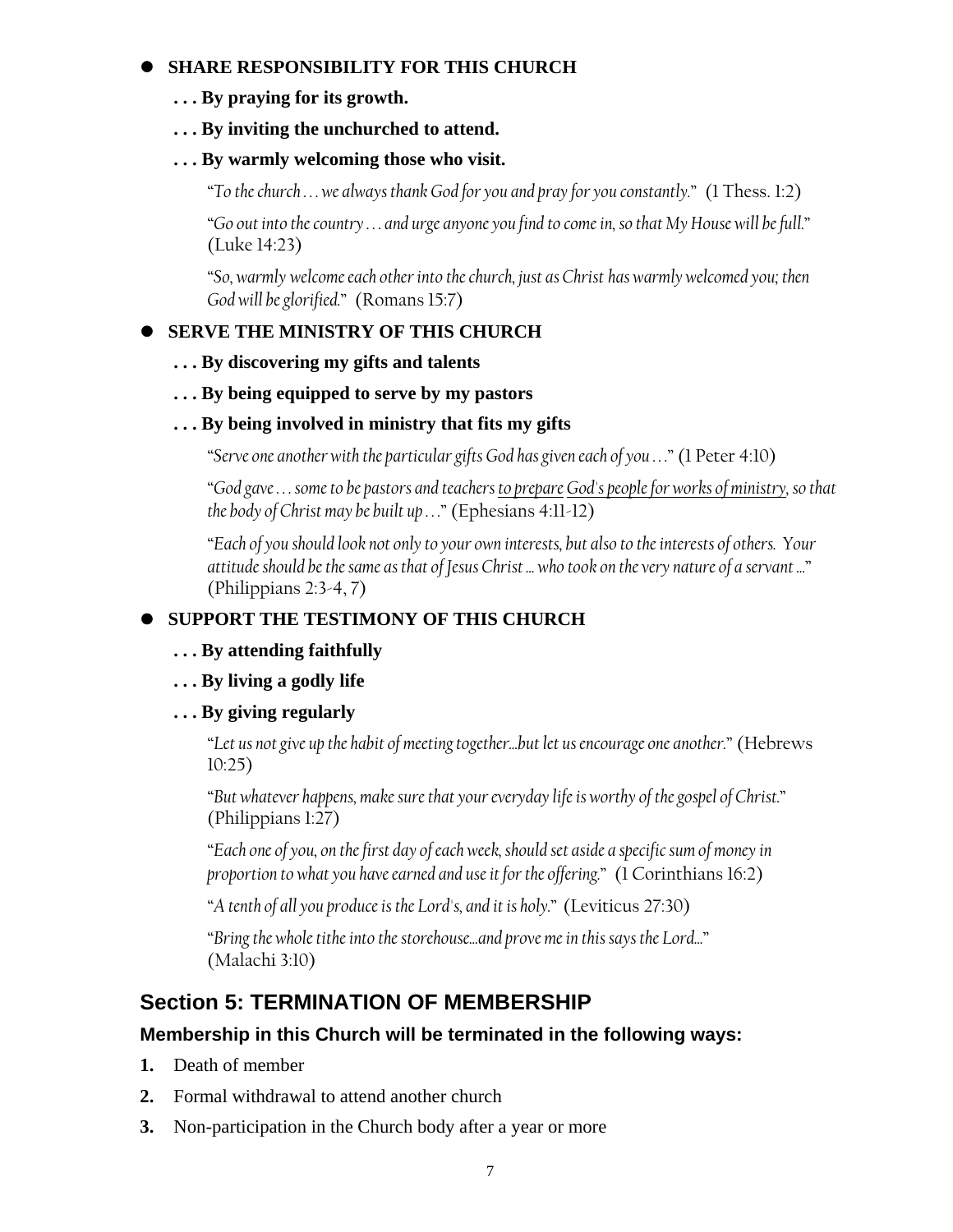**4.** Church Discipline in areas of misconduct deemed to be hindering the ministry influence of the Church in the community.

## **Section 6: CHURCH DISCIPLINE**

To preserve the unity of the Spirit in the body of Christ, all manners of conflict and misconduct will be handled according to instructions by the Lord Jesus instructed in Matthew 18:15-17:

*Moreover, if your brother sins against you, go and tell him his fault between you and him alone. If he hears you, you have gained your brother. But if he will not hear, take with you one or two more, that 'by the mouth of two or three witnesses every word may be established.' And if he refuses to hear them, tell it to the church. But if he refuses even to hear the church, let him be to you like a heathen and a tax collector.*

Every relational step will be taken to correct and restore fellowship with those who are troubled. Restoration of fellowship will be based on confession for offenses, recognizable repentance of such actions, and steps of restoration determined by spiritual leadership. The spirit of 2 Corinthians 2:6-8 will be observed in the restoration process.

While this Church body offers love unconditionally, trust is earned and is based on trustworthiness. Only after a forgiven offender has regained trust will opportunities for service or leadership be made available, a period of not less that six months should pass as this proving time (1 Timothy 3:10).

In serious cases where a member(s) tries to divide the Church body, pastors and Pastor's Council will follow Titus 3:10-11 for the purpose of correcting and restoring fellowship. If no resolution is found, the Senior Pastor, pastoral staff, and Pastor's Council will constitute the body of the Church and shall expel the divisive person from Church membership.

## **Section 7: NONMEMBER PARTICIPATION**

#### **NorthRidge Church recognizes levels of participation other than Church member:**

- **1. Sunday School or small group membership** -- entitles participants to engage in Bible study, member care, activities, and limited service opportunities set forth by pastoral leadership.
- **2. Church Attendees** -- all services are open to all people, willing to cooperate with the purposes of the service attended.
- **3. Volunteer Efforts** -- limited service opportunities are available to individuals who are not members of the Church. Pastoral leadership has the responsibility to determine the qualifications and expectations of such service opportunities.
- **4. Church Employees** -- opportunities for employment are available to believers in Jesus Christ who are members of other churches. Pastoral staff leaders have the responsibility to determine which areas of employment are available to nonmembers.
- **5. Miscellaneous Services** -- NorthRidge Church works with screened outside groups that provide services to its ministry groups or minister to local needs. Pastoral leadership has the responsibility to administrate all such cooperative activities.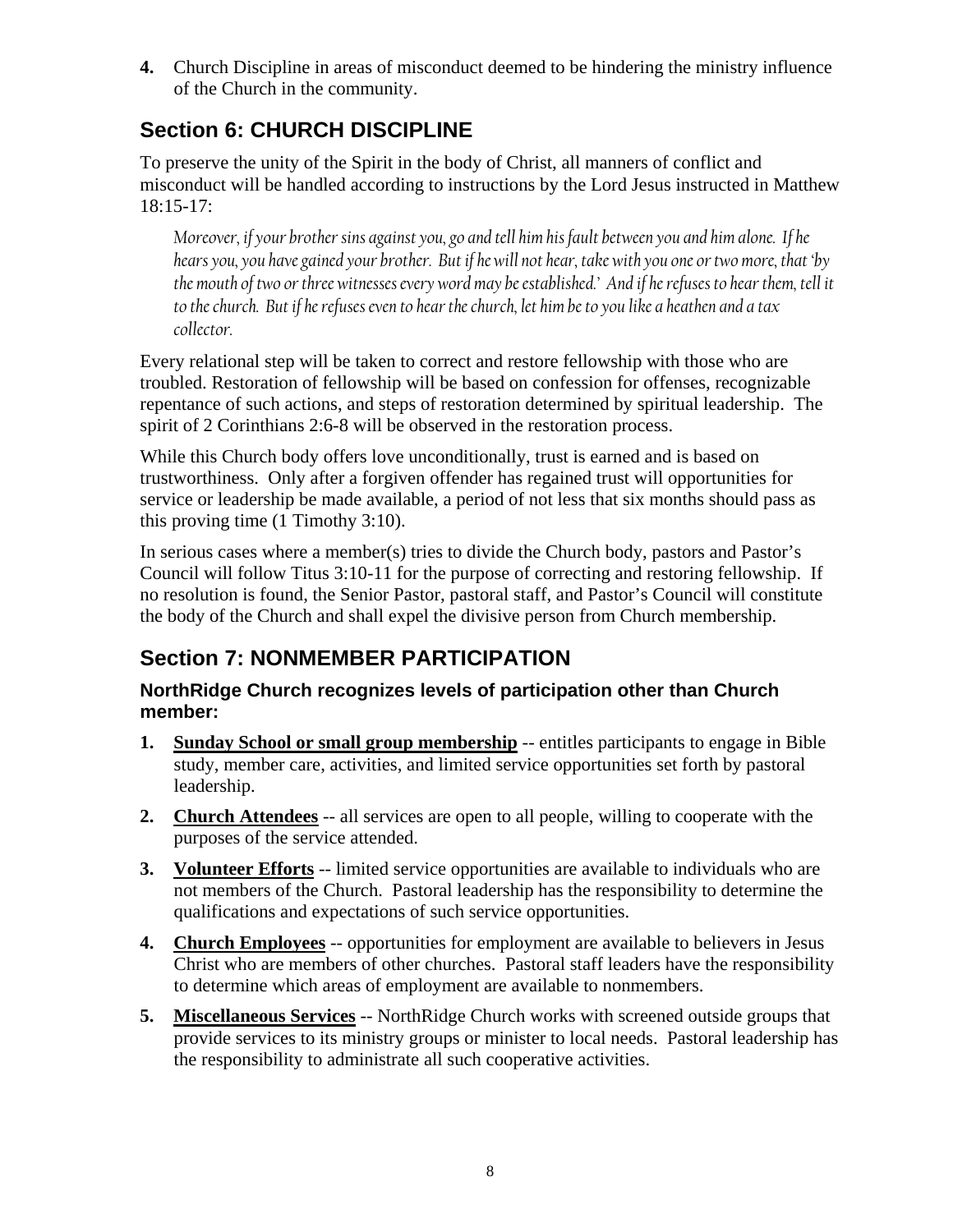# **Article V - Church Leadership Structure**

### **Section 1: PASTORAL LEADERSHIP**

**Senior Pastor** -- responsible to God for leading the NorthRidge Church to function as a New Testament Church. He leads the Purpose, Vision, and Mission (PVM) of the Church under the Lordship of Jesus Christ. He is to lead the Church body towards spiritual health. The Senior Pastor has the primary responsibility for selecting and recommending to the body other pastors who can provide leadership to carry out the church's PVM. The Senior Pastor is the final authority with advice from the Pastor's Council, for the hiring and termination of personnel, administrating the annual budget adopted by the Church body, and implementing the vision and direction of the Church, as outlined in these Bylaws.

The Senior Pastor will hold mutual accountability with the Pastor's Council (See Section 2) who will serve as encouragers, advisors, and prayer warriors with him.

**Senior Pastor Selection** -- from time to time the office of Senior Pastor will be vacant. At that time a Pastor Search TEAM of 6 to 12 members will be selected from the Church's Spiritual Leader Fellowship Council and Church Council. This group is comprised of adult Sunday School teachers, division directors, small group leaders, trustees, small group coaches, and unpaid ministry leaders. Paid support staff may serve as long as their spouse is not part of paid pastoral, ministerial, or administrative staff. The Pastor's Council will oversee the process of selection and one of the members of the Council will be chosen to act as moderator of the meeting. The Pastor Search Team will be presented to the Church and affirmed during the morning worship times. The presentation will be done by the transitional (interim) pastor or moderator of the Pastor's Council.

**Senior Pastor Dismissal** -- removal of the Senior Pastor can only be done due to serious sin that affects the church's moral and spiritual testimony to the world. Such action must be through the Church's spiritual leadership groups (see Section 2) and confirmed by the body through *The Unity Process*. Questions concerning the leadership competency of the Senior Pastor must be according to biblical principles outlined in 1 Timothy 5:17-20. The Senior Pastor may relinquish his position due to personal or spiritual considerations with at least a two week notice.

**Associate pastors** -- responsible for key areas of ministry leadership within the Church body. Such areas would include all vital purposes of the Church (evangelism, worship, education, discipleship, fellowship, ministry), articulated in the Church vision structure. Associate pastors are responsible for Great Ministry Performance in their leadership areas by constantly monitoring and evaluating vision, growth, personnel, and financial health. All pastoral staff must hold to and conform to the same high standards and qualifications found in 1 Timothy 3:1-7; Titus 1:5-11; and 1 Peter 5:1-4. The Associate pastors are responsible to the Senior Pastor to carry out their functions and serve under his advice and consent. Associate pastors can be removed by recommendation of the Senior Pastor and confirmed through the Pastor's Council.

**Accountability** -- together, the pastoral staff serves as the Management Team for the Church, responsible for administrating the direction of the Church as outlined in the annual Church budget and annual planning by staff and ministry leaders.

## **Section 2: SPIRITUAL LEADERSHIP GROUPS**

**The Pastor's Council --** this group of ordained and unordained men is comprised of select men from the Spiritual Leaders Fellowship. They will serve as an accountability team of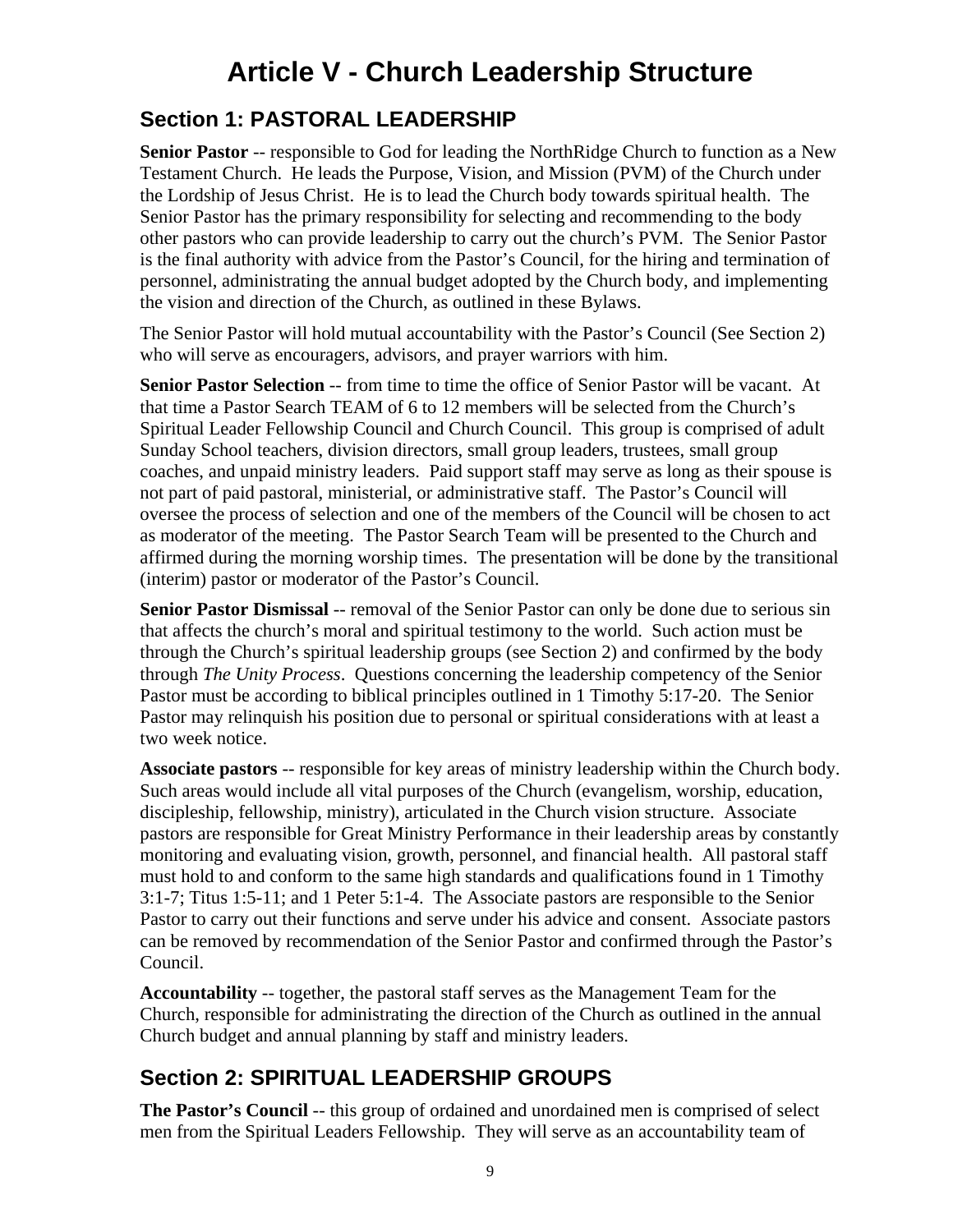advisors for the Senior Pastor. They will pray with and for the Pastor and encourage him in his work and personal life as a husband and father. Those who serve on the Pastor's Council must fulfill the standards of Acts 6:3, 1 Timothy 3:1-7, and Titus 1:5-11, with particular emphasis on ability in "rightly dividing the word of truth" (2 Timothy 2:15). Members of the Pastor's Council should also possess evident leadership gifts. Those who serve this council must have proved themselves faithful in service within NorthRidge Church for not less than one year and show evidence of the growth in the Holy Spirit's fullness, spiritual discernment, and godly wisdom. The Council may also help the pastoral leaders in oversight of the church's mission and vision by annually reviewing the Bylaws of the Church for compliance or to make revisions. This Council will also designate who will annually serve as Trustees for the Church.

**The Spiritual Leader Fellowship** -- this group of ordained and unordained church members who, along with their spouse (if they are married) serve as ministry leaders in the Church. The SLF is comprised of all leaders who have been enlisted, trained, and commissioned to serve in and through NorthRidge Church.

- ◆ Principle Functions:
	- To be a Mainstay for the Pastor
	- To be a Model for Church Members
	- To be a Mentor for Potential Leaders
- **Because ministry to people is primary, the responsibilities of all spiritual leaders are:**
	- Building relationships of grace and respect with other members
	- Maintaining biblical standards of integrity, doctrine, service, and spiritual growth
	- $\bullet$  Equipping others for ministry
	- Working for the unity of the body of Christ
	- Behaving with grace and respect towards spiritual seekers
	- Maintaining the church's values, mission, vision, purpose, and biblical form of Church government
	- Ministering to the Church and community prayerfully, in the spirit of a servant.
	- $\bullet$  Active involvement in the church's ministries

**The Servant Leadership Team** is made-up of all the small group leaders, apprentices, and coaches and lead out in the support ministry functions of the Church. Helping administrate the shepherding and discipling ministry of the Church is a primary goal of this team.

### **Section 3: MINISTERIAL LEADERSHIP**

Ministerial leaders serve under pastoral leadership. These leaders, paid or volunteer, include those called to temporary or permanent ministry in specific areas of the church's vision. These leaders may also include those called and training towards pastoral leadership, but have yet to be commissioned for that role.

Ministerial leaders serve in capacities such as worship leaders, financial administrator, paid age group ministers, missions director, support ministry leaders, Church spiritual leadership group, and any others the Church so designates. Ministerial leadership may be paid staff or non-paid volunteers.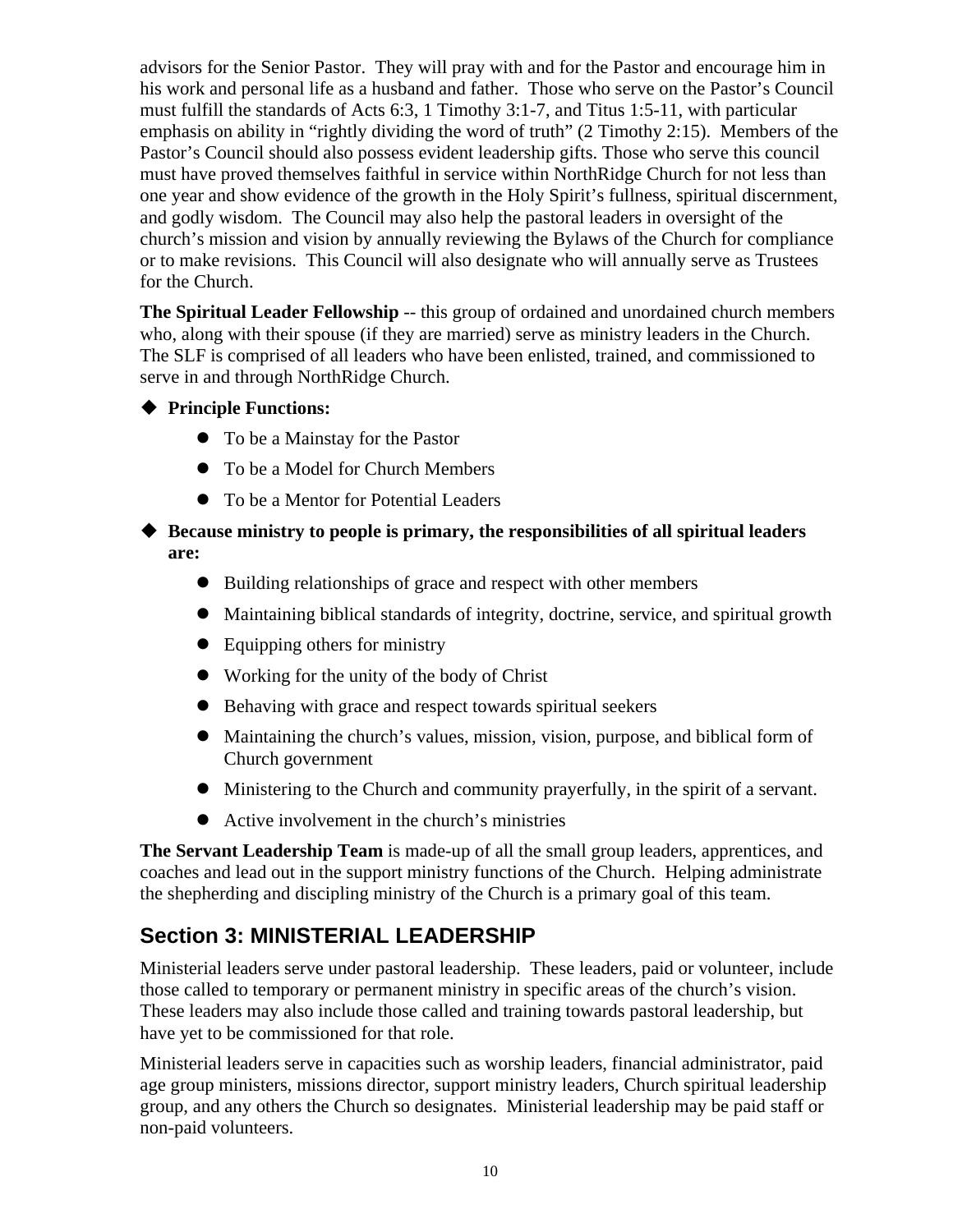### **Section 4: ADMINISTRATIVE LEADERSHIP**

Administrative leaders serve under pastoral or ministerial leaders. These leaders, paid or volunteer, lead out in ministry areas that highly impact people.

Administrative leaders include Christian School directors and/or principals, facilities manager, media director, worship ministry directors, Church resource director, Church office coordinator, paid or unpaid age group Sunday School directors, Church recreation director, and others the Church so designates.

## **Section 5: PROGRAM LEADERSHIP**

Program leaders serve directly under pastoral, ministerial, or administrative leaders. These leaders have the closest contact with the Church body, and thus are vitally important to the health of the Church and its PVM.

Program leaders include Sunday School department leaders and teachers, equipping leaders, Christian school teachers, missions personnel, worship assistants, drama ministry members, recreation leaders, music leaders, age group workers, food service leader, and others the Church so designates.

## **Section 6: SUPPORT LEADERSHIP**

Support leaders are those who serve directly under pastoral, ministerial, administrative, or ministry leaders to propel the church's PVM. These leaders provide essential skills which assists their leaders and their team to achieve Great Ministry Performance.

Support leaders include paid or volunteer secretaries, custodial and maintenance personnel, office volunteers, prayer room intercessors, food service personnel, buildings and ground care takers, parent volunteers, musicians, preschool and children's monthly volunteers, sound and lighting technicians, and paid child care workers.

#### **Key support leadership positions this Church shall maintain include:**

- **Membership secretary:** this person, designated by the Senior Pastor, is responsible for keeping a membership database, including dates of admission, dismissal, death or removal, with any record of baptism. The membership secretary shall handle any letters of dismissal enacted by Church discipline. The secretary will be responsible for preparing the annual letter of the Church to the association, and duties which apply in the job description.
- **Other secretaries and assistants:** who work with pastoral, ministerial, and administrative staff.
- **Financial Officers:** the Church shall employ a financial secretary and needed assistants. It shall be the duty of these financial secretaries to administrate the cosigning of checks, keep accurate financial records, and prepare regular reports for all relevant leaders.
- **Trustees:** the Church annually shall designate up to five trustees who, along with the Senior Pastor and/or Church Administrator, serve as legal officers of the Church. They shall hold in trust the Church property. Based on approved budgets by the Church body and such decisions, as approved by the church, they shall have the power to buy, sell, mortgage, lease, or transfer Church property. When the signatures of trustees are required, they shall sign legal documents involving the sale, mortgage purchase, or rental of property, or other legal documents related to Church approved matters. Leases or purchases of equipment, vehicles, and furnishings, within the Church budget, may be done by signature of the Senior Pastor and one other legal officer. The trustee's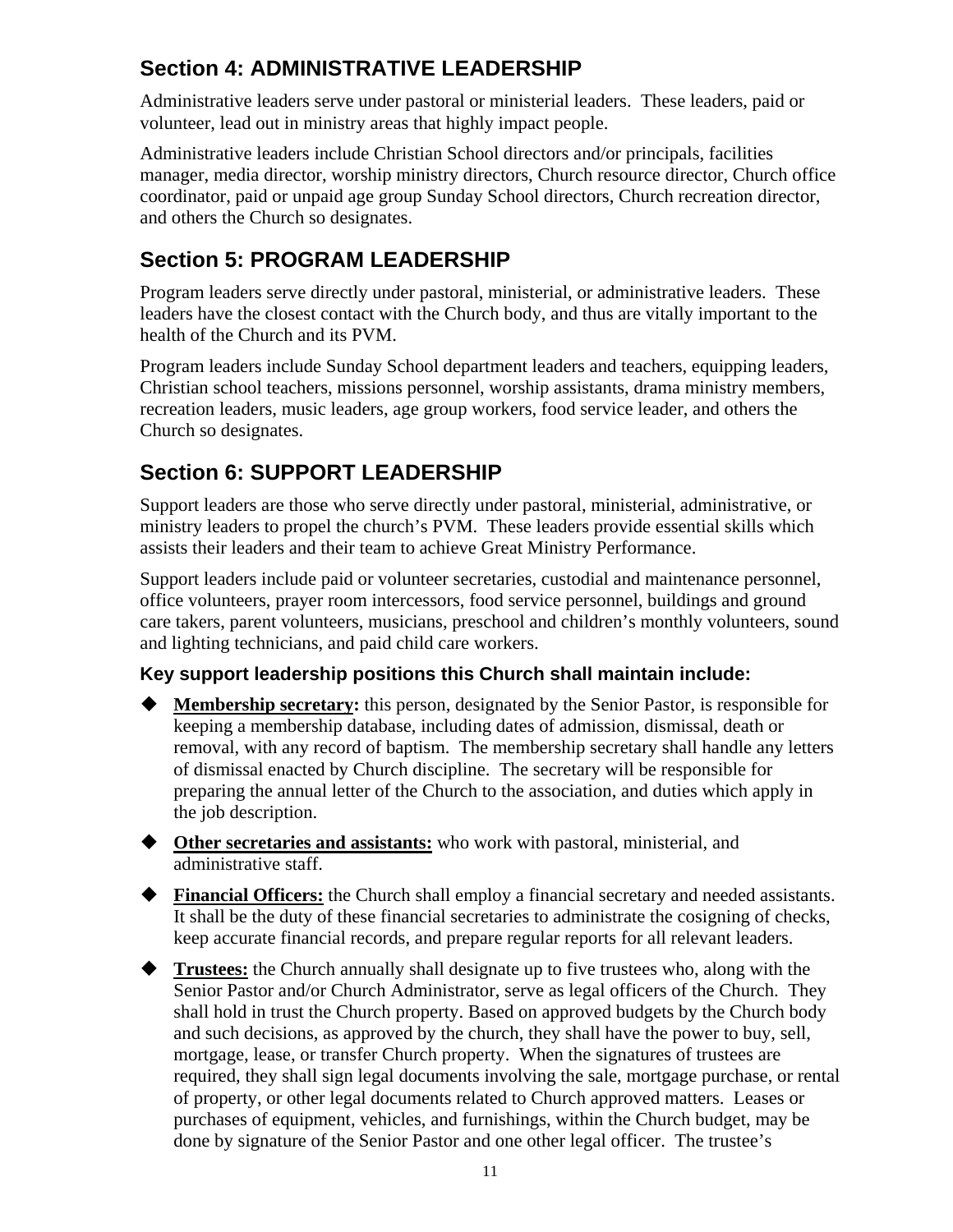leadership structure will be designated by the Senior Pastor and stated to the Church. The Trustees will designate annually the compensation for the pastoral staff. The Trustees will serve on behalf of the Church, under direction of the Pastor's Council.

## **Section 7: TASK FORCE GROUPS**

Ad-hoc leadership groups will serve according to short-term task needs of this Church. Each task group shall be selected by pastoral leadership, according to their abilities, commitment, and availability. Ad-hoc task groups will research, perform any tasks, and make any recommendations to the Church leadership and/or the entire Church body concerning decisions necessary for Great Ministry Performance or that fall outside the annual budget (see "Unity Process," Article VII, Section 3, for further clarification).

## **Section 8: NORTHRIDGE CHURCH LEADERSHIP COVENANT**

In order to be a model for the congregation, a mentor to other potential leaders, and a mainstay for our pastor, we covenant together before God and His people to abide by the following principles.

- 1. We will pursue honesty, openness, and grace in our relationships. *Colossians 3:12-17; Ephesians 4:15, 25-27;1 Peter 3:8-12; Matthew 5:22-26; 18:15-18*
- 2. We will see that hurts, offenses, and differences are reconciled quickly.
- 3. We will honor and edify one another and cover, not criticize one another's weakness. *Romans 12:9-10; 14:19; 1 Peter 4:7-9; Genesis 9:20-23*
- 4. We will submit to the teachings of Scripture and the God ordained authorities in our lives. *Romans 15:4; 2 Timothy 3:16-17;Romans 12:1-2;1 Thessalonians 5:12-15; Hebrews 13:7, 17*
- 5. We will only receive factual accusations against another from the testimony of two or three witnesses. *1 Timothy 5:19-20; Proverbs 18:17*
- 6. We will hear one another's ideas, honor one another's differences, hold love supreme, and wholeheartedly embrace decisions we make together. *Acts 15:1-35*
- 7. We will meet together monthly to pray, share, worship, support, and pursue accountability. *Hebrews 10:23-25;Acts 20:17-38*
- 8. We will remain faithful to intentional personal evangelism. *1 Thessalonians 2:19-20; 1 Timothy 4:5;Matthew 28:18-20*

# **VI. Church Ministry Structure**

This Church shall continually develop ministries according to its fundamental purposes: worship, education, evangelism / missions, discipleship, fellowship, and ministry. All organizations related to the Church ministry shall be under Church control, with key leaders selected by pastoral leadership and affirmed by the church's appropriate spiritual leadership group. This Church shall provide the human and physical resources to accomplish the purpose of each ministry. While all existing and new ministries are responsible for accomplishing all the purposes of the Church, the following basic ministries are identified.

## **Section 1: WORSHIP**

All diligence shall be given to prayerfully plan and perform worship services that are both Spirit driven and seeker sensitive. This Church shall organize its celebration services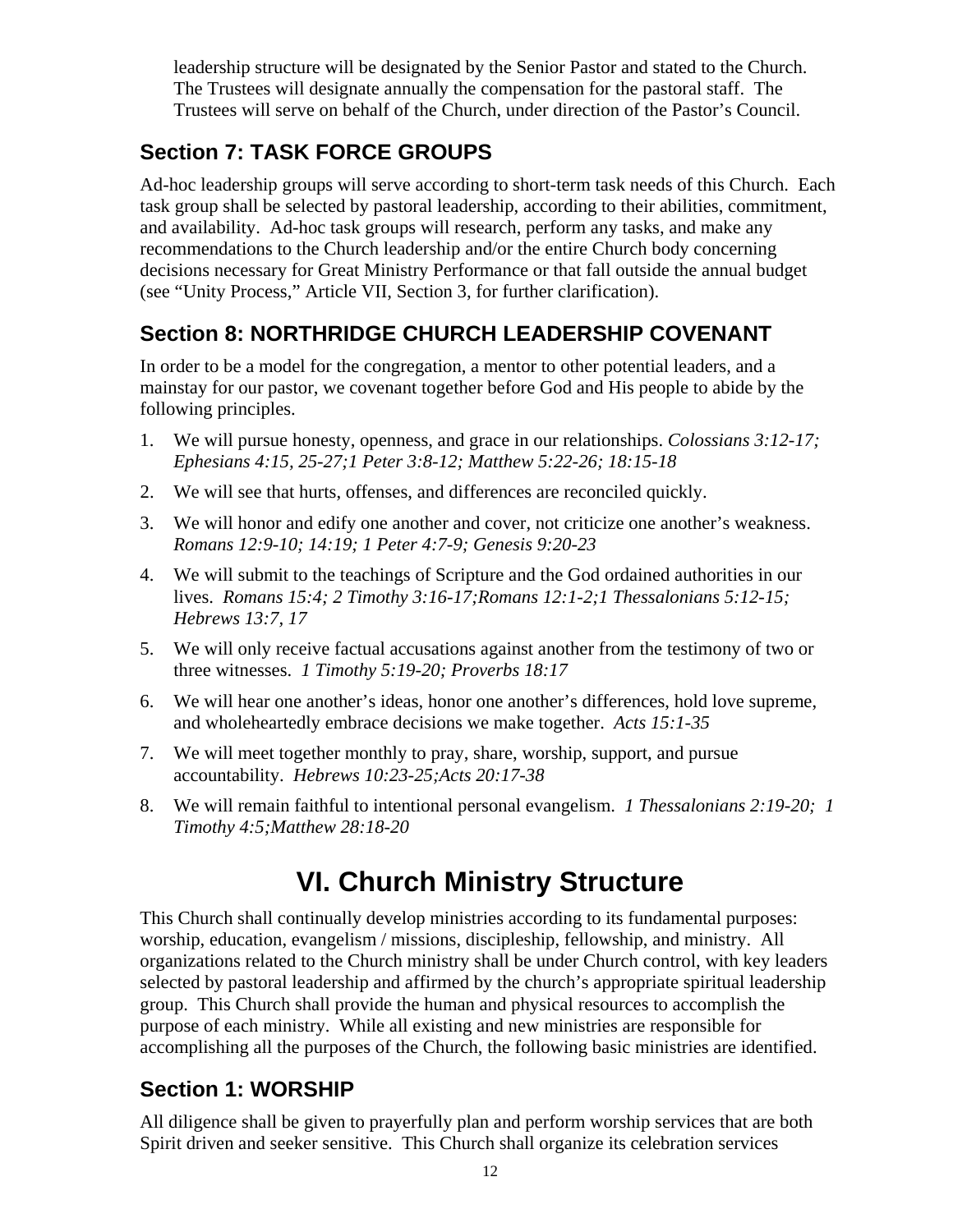according to its PVM. Considerations shall include the glory of God, opportunity to reach spiritual seekers, the assimilation of new members, and the spiritual health of the membership.

## **Section 2: EVANGELISM AND DISCIPLESHIP GROUPS**

This Church shall organize regular congregational and small groups according to its PVM. Considerations for organizing and developing each group shall include age group particulars, evangelism opportunities, discipleship needs, and cultural sensitivity. All groups will seek to achieve Great Ministry Performance in the operation of their groups. (See Second Base, Experiencing Christian Maturity, Session 4).

#### **Basic Evangelism and Discipleship groups include the following:**

- 1. **Sunday School** -- the top two purposes for all Sunday School groups will be evangelism and ministry. The organization of the Sunday School will be by age group divisions, utilizing departments within each division. Each department will consist of one or more classes. Both departments and classes will seek to achieve growth goals for spiritual transformation and for starting new classes and departments.
- 2. **Small Groups** -- all groups shall be led by Church members, under the authority and accountability of the church's pastoral leadership. Each group shall function according to the purposes for which the group was created. Each group shall teach consistently with what is identified within the *Christian Life and Mission Process* - the church's four-base strategy of spiritual development. Correction for any deviation in small group leadership shall be according to Matthew 18;15-18 and the church discipline structure outlined in these Bylaws ( $V \sim$  Section 6).
- 3. **University of Equipping** -- this Church will offer periodic equipping opportunities for its prospects, attendees, and members. Each opportunity will be consistent within the church's PVM.
- 4. **Christian Schools** -- this Church may offer weekday education opportunities its leadership deems appropriate to accomplish its educational objectives. Such ministries must be under Church incorporation and will operate within the church's PVM. Family Ministry, Life Improvement and Family Education, will be the primary motivation for the existence of such ministries.

### **Section 3: WORLD MISSIONS**

This Church shall engage in spreading the gospel of Jesus Christ to every corner of the globe, using NorthRidge Church as a base of operation. Pastoral and Church spiritual leadership groups will be responsible for leading the Church to accomplish its world missions causes according to the church's PVM. Basic methods are identified below for the purpose of clarification and information:

- 1. **Southern Baptist Cooperative Program** -- a percentage of the church's budget will be designated to achieving world missions through cooperative efforts of our denomination.
- 2. **Florida Baptist Convention** -- this Church can support missions through the cooperative efforts of Baptists in the state of Florida.
- 3. **Regional Efforts** -- this Church can choose to involve itself in missions by cooperating with a number of local Christian groups or churches, including Ridge Baptist Association, multi-denominational crusade efforts, or partnering with individual churches.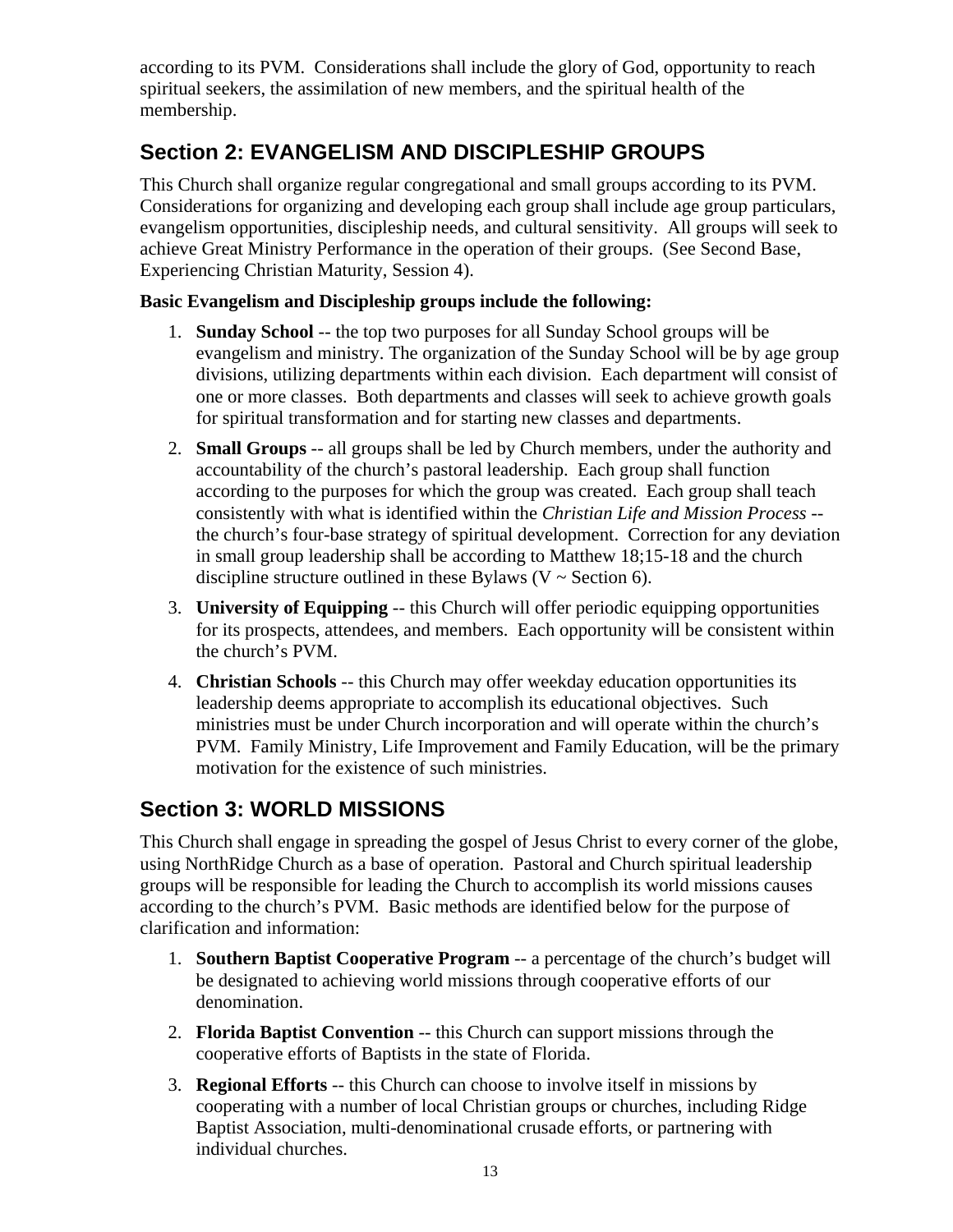- 4. **Missions Giving -** this Church can conduct periodic missions giving efforts designed to reach North America and the world, using Southern Baptist agencies as the primary means for achieving these purposes.
- 5. **Short-term member mission opportunities** -- this Church can commission its own members to participate in opportunities that arise from mission agencies or Church organized projects.
- 6. **Vocational Ministers -** this Church can commission leaders it confirms as called to the gospel ministry. Commissioning efforts include the licensing and/or ordaining of pastoral leaders, as recognized by the laws of the land.

### **Section 4: SUPPORT SYSTEMS**

This Church shall continually evaluate and employ support systems designed to aid ministries to achieve this church's PVM. Pastoral leadership shall be responsible for the identification, function, and deletion of any support system not aiding the Church in achieving its purpose. Basic systems are identified below for the purpose of clarification and information:

- 1. **Financial Stewardship** -- the Church shall continually educate its members and attendees in the area of financial stewardship.
	- a) **Tithing** -- giving the tithe shall be the standard for all members supporting the "Great Commission." The tithe shall be applied to the Church budget for operations of NorthRidge Church. Giving the tithe shall be the responsibility of all Church members and attendees before God. Responsibility for administrating tithes and offerings shall be according to the Church approved budget through the Pastoral Management TEAM and financial officers of the Church.
	- b) **Offerings** -- shall be identified as designated giving above the tithe as a love gift to God for the purposes of supporting the church's PVM. Primary designations of offerings include building programs, missions giving, and NorthRidge Ministries. Offerings not designated shall be considered budget giving. Designated giving is not meant to replace the tithe, but a supplement to it.
	- c) **Limitations** -- All supplemental fundraising by groups and organizations when approved will be conducted by advice and consent of pastoral leaders and never without the knowledge of the Senior Pastor or Church Administrator.
- 2. **Media Services** -- this Church can provide audio and visual recordings of services, for purchase, based on the legal duplication of such services. The sell of books and other resources will also be used to equip the people of NorthRidge in the Christian life and service.
- 3. **Food Services** -- this Church can offer meal opportunities designed to support the "Great Commission" ministries within the Church. The use of food service is meant to support participation in worship services and other ministries, not exist as a restaurant for consumers.
- 4. **Transportation** -- this Church can purchase or lease vehicles designed to aid in "Great Commission" efforts of all ministry groups. The Church shall properly maintain all its vehicles to protect passengers and the integrity of the church's ministry.
- 5. **Recreation** -- this Church can offer periodic recreational opportunities through its standard ministries or weekday ministries. All opportunities shall be guided by Great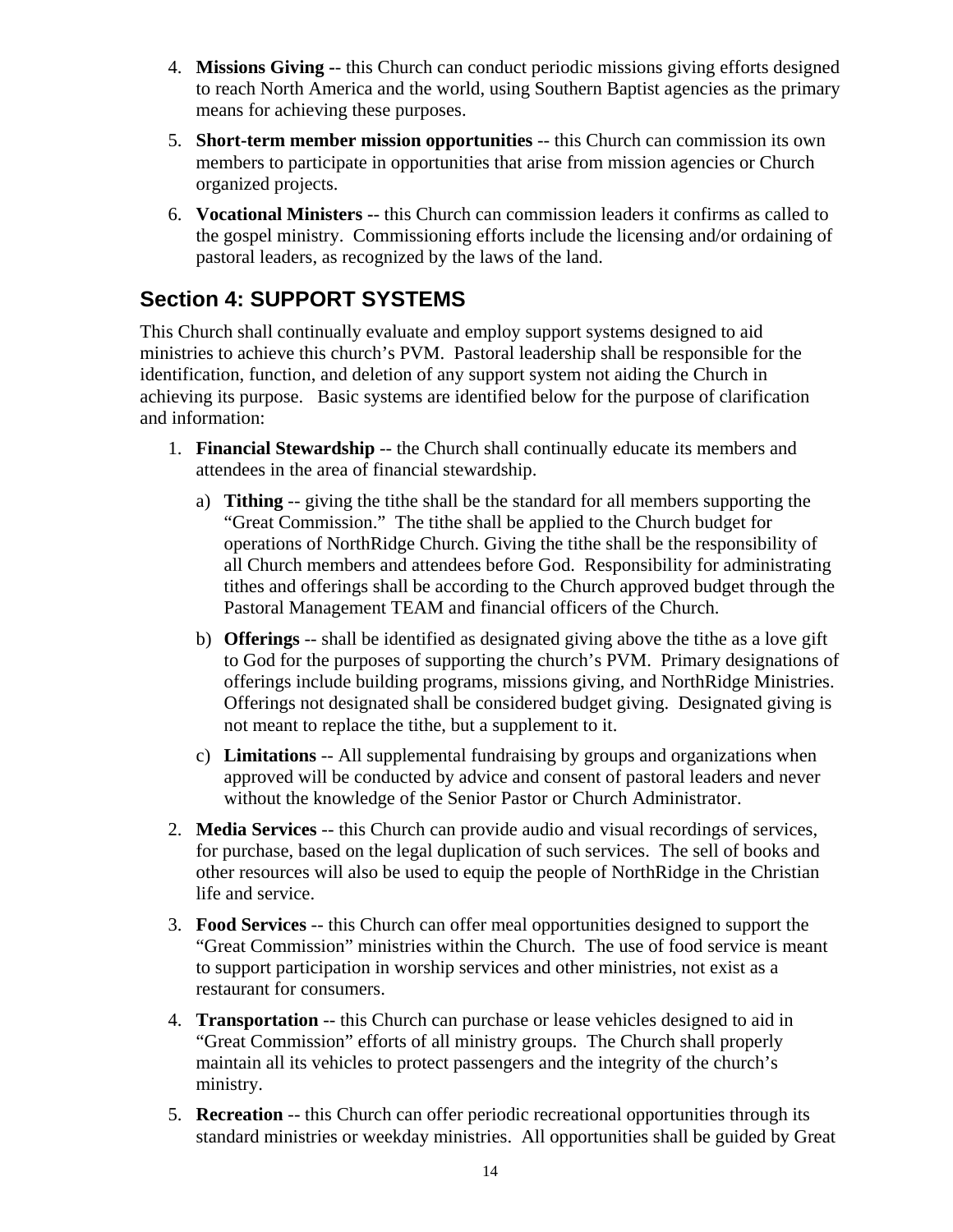Ministry Performance. All opportunities shall be based on an identified "Great Commission" purpose and planned accordingly.

6. **Buildings and Grounds** -- this Church shall use a combination of paid and volunteer personnel to maintain the Church properties. Motivation for these efforts will be to glorify God and do good for people who visit or attend regularly. Most equipment necessary to maintain the grounds shall be provided and maintained by the church's operational budget.

# **Article VII - Church Meetings**

This Church shall meet regularly to exalt the Lord, evangelize the lost, educate learners, equip leaders, and extend Christ's love to the people groups of the world. Each individual meeting will be conducted according to a purpose for which it is designed. Listed below are the basic meetings held by NorthRidge Church:

#### **Section 1: WORSHIP** (see VI ~ Section 1).

- 1. **Regular Worship Services** are held each Sunday and at midweek and will be Christcentered, orderly celebrations of the presence of the living God.
- 2. **Ordinance of Baptism** will be observed at any service of worship on the weekend and at midweek, or at special evangelistic events during the week. Baptisms will be based on scriptural guidelines. Pastoral leadership shall designate times and places and who is authorized to baptize.
- 3. **Ordinance of the Lord's Supper** will be regularly and faithfully observed in accordance with biblical guidelines. An annual schedule for the Lord's Supper will be planned by the NorthRidge pastoral staff.

#### **Section 2: GROUPS** (see V ~ Section 2)

- 1. Pastoral leadership is ultimately responsible for who shall lead Church groups
- 2. Times, places, resourcing, and accountability of groups will be determined by responsible Church leadership.

## **Section 3: CHURCH BUSINESS**

This Church will meet annually to approve the ministry operations budget. Additionally, this Church will gather periodically to deal with major matters that fall outside the annual budget. When the Church conducts major business each member is responsible to participate in the decision making process. What is commonly called a business meeting, we call the **"Unity Process"** (see most-up-to-date version of *Exploring Church Membership*, Session 4 for complete explanation).

#### **Summary of** *The Unity Process*

- *Step 1* A major need -- something not already allocated in the annual budget -- is suggested by a member, worker, or leader and is determined to be consistent with our Vision Mission.
- *Step 2* Leaders assemble to pray about the need and the timing for the need to be met. (This is usually done in Staff meetings or when the Senior Pastor meets with the Pastor's Council).
- *Step 3* The need is announced to the worshipping community.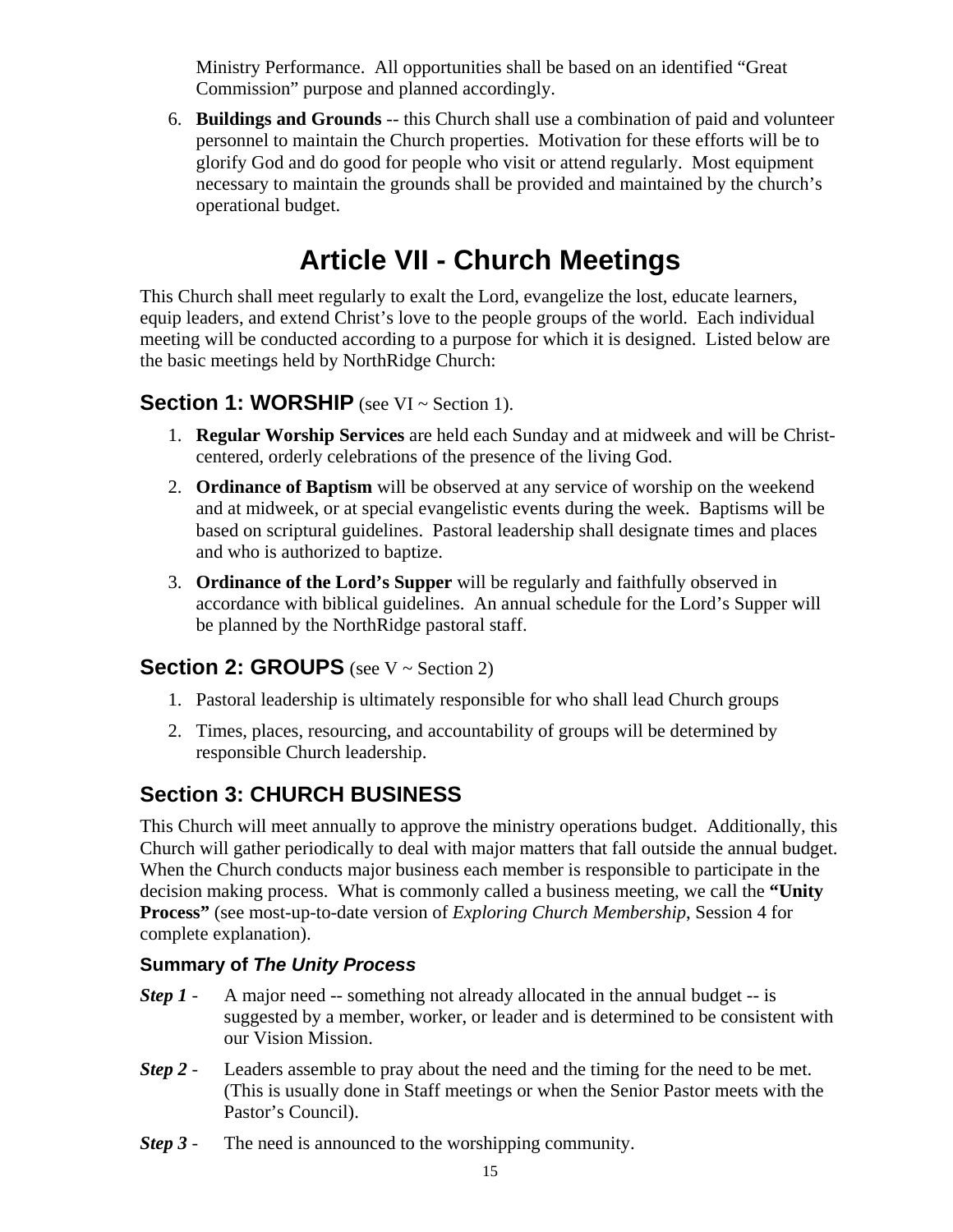- *Step 4* Pastoral leaders pray about people to serve on a task force, search team, or study group, and then determine together whom the Holy Spirit seems to be calling out to serve. Those people are then enlisted and equipped to function as a team by the pastors.
- *Step 5* The task force, team, or group studies the need, reports to the Church, and makes recommendations to the Church membership.
- *Step 6* The members either affirm the recommendations as God's will for the Church at this time, or give evidence that God is not leading the process and a new way is offered.
- *Step 7* Whichever way step 6 is answered, we proceed on in unity seeking to do God's will.
- *Step 8* When the recommendation is affirmed by member consensus, an appropriate existing ministry team or a special implementation team is enlisted to implement the plan.

**Notice of business** meetings that require the presence of the entire membership will occur in print at least seven days before the Church meets.

#### **Special items that call for published Notice of Agenda:**

- 1. Calling or removing the Senior Pastor
- 2. Amending the Articles of Incorporation
- 3. Adopting, amending, or repealing Bylaws
- 4. Disposing of all or substantially all of the church's assets
- 5. Adopting or amending a merger agreement
- 6. Approving the decision to dissolve the Church
- 7. Approving the acquisition of real property, constructing buildings, and related indebtedness
- 8. Increasing the previously adopted annual church budget

This Church shall conduct its business with those members present, one person, one voice, no proxy voting.

**Church Messengers** -- the Senior Pastor can lead the Church to designate voting messengers to the Ridge Baptist Association, Florida Baptist Convention, or the Southern Baptist Convention and other such denominational meetings and conventions at least seven days in advance of the particular denominational meeting or convention. Messengers must be active leaders within the Church structure.

#### **Section 4: Quorum**

This Church body recognizes the privilege to conduct business according to *The Unity Process*. The number of members present at the properly notified Church meeting constitutes a quorum. The quorum for task groups, teams, and ministry groups making recommendations to the entire church, will be those members of the group or team present at the meeting in which the decision to bring the recommendation is made.

## **Article VIII - Church Finances**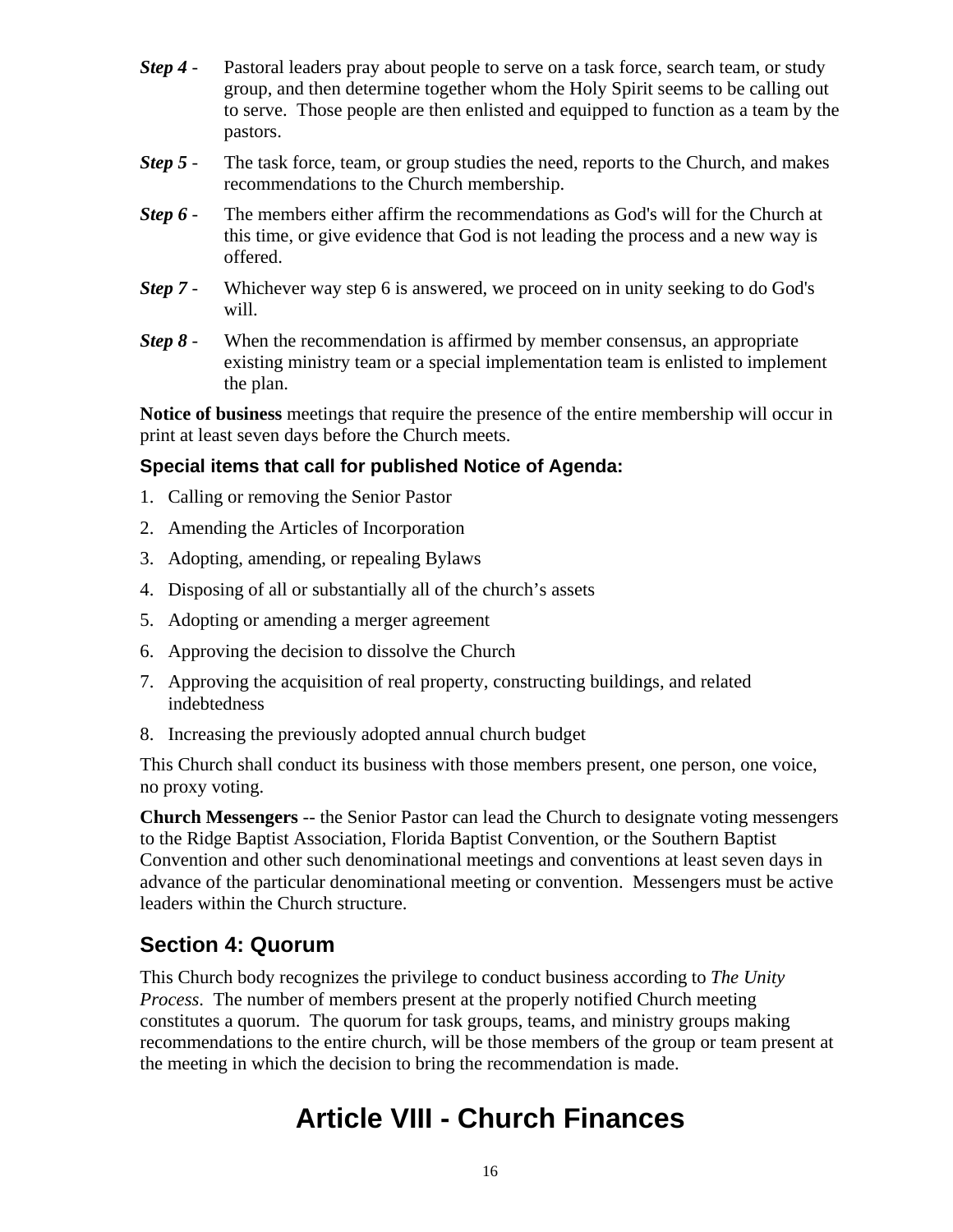This Church shall use proper accounting procedures based on Great Ministry Performance and the laws of the land. The Pastoral Management Team shall be responsible for administrating the annual budget.

## **Section 1: BUDGET**

The Senior Pastor or his designate will be responsible for recommending the annual budget. He should utilize the Pastoral Team, ministry leadership, financial officers, and selected spiritual leaders to assist in the preparation of the annual budget.

## **Section 2: ACCOUNTING PROCEDURES**

All funds received for any and all purposes shall pass through the hands of the church's designated financial officer, secretary, or financial assistants. Funds shall be properly recorded according to up-to-date financial records keeping. A Financial Auditing team will oversee the receipt and dispersal of moneys each month through financial statements supplied by the Financial Secretary.

## **Section 3: REPORTING**

The accounting office will keep accurate records of giving by its supporters and the annual giving statement shall be given to all who give by the Church's system for receiving tithes and offerings. Furthermore, reports shall be available for review and accountability by all financial managers and others the Church so designates. From time to time a financial audit by a certified accounting firm shall be conducted to attest to the soundness of record keeping and financial health.

# **Article IX - Indemnification of Church Agents**

Every trustee and officer of the Church shall be indemnified by the Church against all expenses and liabilities, including counsel fees, reasonably incurred by or imposed in connection with any proceeding of any settlement of any proceeding (including any appeal thereof) to which a trustee or officer may be a party of may become involved by reason of being or having been a trustee or officer of the Church, whether or not a trustee of officer at the time such expenses are incurred, except when the trustee of officer is adjudged guilty or of liable for willful misfeasance or willful misfeasance in the performance of duties; provided that in the event of a settlement before entry of judgment, the indemnification shall apply only when trustees approves such settlement and reimbursement as being in the best interest of the Church. The foregoing right of indemnification shall be in addition to and exclusive of all other rights to which such trustee or officer may be entitled by law. Appropriate liability insurance may be provided for every officer, trustee and agent of the Church in amounts determined from time to time by the trustees.

# **Article X- Amendments to the Bylaws**

Subject to the provision of Florida Law, these Bylaws or any provision of them may be altered, amended or repealed, and new Bylaws may be adopted by consensus reached through *The Unity Process* at any special meeting which is called in accordance with Article VII, Section 3.

# **Article XI- Ratification of the Bylaws**